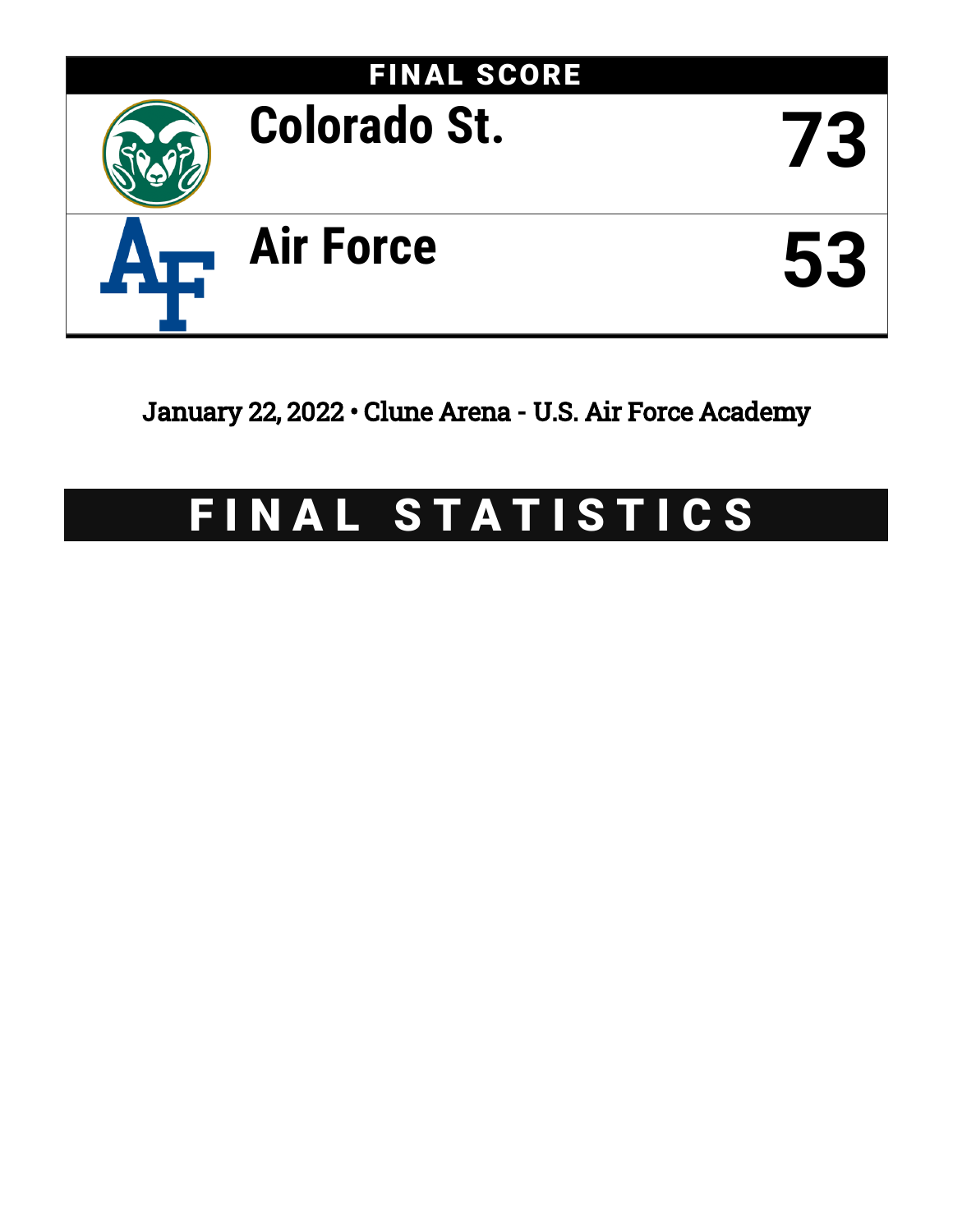### **Official Box Score Colorado St. vs Air Force Game Totals -- Final Statistics January 22, 2022 at Clune Arena - U.S. Air Force Academy**



## **Colorado St. 73**

| No. | Plaver                  | S  | Pts      | FG        | 3FG      | FT        | 0R | <b>DR</b> | TR             | PF              | A                     | TO            | <b>B</b> lk  | Stl | Min        | $+/-$ |
|-----|-------------------------|----|----------|-----------|----------|-----------|----|-----------|----------------|-----------------|-----------------------|---------------|--------------|-----|------------|-------|
| 03  | MOORE, KENDLE           | G  | 9        | $3-6$     | 1-3      | $2 - 3$   |    | 3         | 4              |                 |                       |               |              |     | 25         | 20    |
| 04  | STEVENS, ISAIAH         | G  | 18       | $8 - 10$  | $1 - 3$  | $1 - 1$   | 0  | 2         | $\overline{2}$ | 2               | 2                     | 3             | $\Omega$     | 0   | 30         | 13    |
| 11  | THOMAS, DISCHON         | F  | 0        | $0 - 2$   | $0 - 1$  | $0-0$     | 0  | 2         | $\overline{2}$ | $\Omega$        | 0                     | 2             | $\Omega$     | 1   | 20         | 5     |
| 13  | <b>JACOBS, CHANDLER</b> | G  | 4        | $2 - 7$   | $0 - 3$  | $0 - 0$   | 0  | 3         | 3              | 1               | $\mathbf{2}^{\prime}$ | $\mathcal{P}$ | $\mathbf{0}$ |     | 21         | 6     |
| 21  | RODDY, DAVID            | F. | 14       | $5-6$     | $2 - 2$  | $2 - 2$   | 2  |           | 9              | 3               | 3                     | 4             |              | 3   | 34         | 27    |
| 01  | TONJE, JOHN             | G  | 15       | $4-5$     | $1 - 1$  | $6 - 8$   | 0  | 1         | 1              | 3               | $\Omega$              | $\mathcal{P}$ | $\Omega$     | 0   | 17         | 11    |
| 05  | <b>HEBB, BAYLOR</b>     | G  | $\Omega$ | $0 - 0$   | $0 - 0$  | $0 - 0$   | 0  | 0         | $\Omega$       | 0               | 0                     | $\Omega$      | $\Omega$     | 0   | 1          | $-2$  |
| 10  | MOORS, JAMES            | F. | 5        | $2 - 3$   | $0 - 0$  | $1 - 3$   | 0  | 3         | 3              |                 | 0                     |               |              | 0   | 10         | $-3$  |
| 15  | LAKE, JALEN             | G  | 0        | $0 - 5$   | $0 - 3$  | $0 - 0$   | 0  | 3         | 3              | 2               | $\Omega$              | 0             | 2            | 0   | 23         | 15    |
| 23  | RIVERA, ISAIAH          | G  | 8        | $3 - 3$   | $1 - 1$  | $1 - 2$   | 0  |           |                | $\mathcal{P}$   | 2                     |               |              | 1   | 19         | 8     |
|     | TEAM                    |    |          |           |          |           |    | 1         | 2              | 0               |                       |               |              |     |            |       |
|     | <b>TOTALS</b>           |    | 73       | $27 - 47$ | $6 - 17$ | $13 - 19$ | 4  | 32        | 36             | 15 <sub>1</sub> | 10                    | 16            | 6            |     | <b>200</b> |       |

| Game                                | $27 - 47$ | 57.4% | $6 - 17$ | 35.3% | $13-19$  | 68.4% |                                                            |
|-------------------------------------|-----------|-------|----------|-------|----------|-------|------------------------------------------------------------|
| 2nd Half                            | 16-23     | 70%   | $2 - 6$  | 33%   | $8 - 12$ | 67%   | Largest lead: By 23 at 2nd-01:17<br>Technical Fouls: None. |
| 1st Half                            | 11-24     | 46%   | 4-11     | 36%   | $5 - 7$  | 71%   | Biggest Run: 7-0                                           |
| <b>Shooting By Period</b><br>Period | FG        | FG%   | 3FG      | 3FG%  | FТ       | FT%   | Deadball Rebounds: 2,0<br>Last FG: 2nd-03:23               |

# **Air Force 53**

| No. | Player                | S | Pts      | FG.      | 3FG      | FT.      | 0 <sub>R</sub> | DR | TR             | PF            | A  | TO | Blk            | Stl      | Min | $+/-$ |
|-----|-----------------------|---|----------|----------|----------|----------|----------------|----|----------------|---------------|----|----|----------------|----------|-----|-------|
| 00  | OCTAVE, JOSEPH        | G | 3        | $1-5$    | 1-2      | $0-0$    |                | 0  |                |               | 0  | 0  | 0              |          | 10  | $-5$  |
| 03  | HEIDBREDER, JAKE      | G | 16       | $5-9$    | $3 - 7$  | $3 - 4$  |                | 3  | 4              |               | 3  | 0  | $\overline{0}$ | 2        | 40  | $-20$ |
| 05  | TAYLOR, ETHAN         | G | 10       | 4-11     | $2 - 4$  | $0 - 0$  | 0              | 6  | 6              | 4             | 2  | 5  | 0              | 0        | 35  | $-23$ |
| 10  | <b>WALKER, AJ</b>     | G | 13       | $4 - 11$ | $1 - 6$  | $4-6$    |                |    | $\overline{2}$ | 3             | 2  |    | $\Omega$       | $\Omega$ | 30  | $-13$ |
| 35  | <b>MOERMAN, LUCAS</b> | F |          | $0 - 3$  | $0 - 1$  | $1 - 8$  | 1              | 3  | 4              |               | 1  | 0  | 3              |          | 23  | -5    |
| 04  | <b>MURPHY, CARTER</b> | G | $\Omega$ | $0 - 4$  | $0 - 3$  | $0 - 0$  |                |    | $\mathcal{P}$  | $\mathcal{P}$ |    | 0  | $\Omega$       | 2        | 16  | $-14$ |
| 22  | JACKSON, NIKC         | F | $\Omega$ | $0 - 1$  | $0 - 0$  | $0 - 0$  | $\Omega$       |    |                | 3             |    |    | 0              | 0        | 11  | $-7$  |
| 24  | MILLS, JEFFREY        | G | 4        | $2 - 3$  | $0 - 0$  | $0 - 0$  | 0              | 3  | 3              | 0             |    | 2  | $\Omega$       |          | 17  | -8    |
| 30  | VANDER ZWAAG, CAMDEN  | G | 6        | $2 - 5$  | $2 - 3$  | $0 - 0$  | 1              | 0  |                |               | 2  |    | 0              |          | 13  | 3     |
| 50  | CORNER, RYAN          | F | 0        | $0 - 2$  | $0 - 0$  | $0 - 0$  | $\mathcal{P}$  | 2  | 4              |               |    | 0  | $\mathcal{P}$  | $\Omega$ | 5   | -8    |
|     | <b>TEAM</b>           |   |          |          |          |          | 1              | 0  | 1              | $\Omega$      |    | 4  |                |          |     |       |
|     | <b>TOTALS</b>         |   | 53       | 18-54    | $9 - 26$ | $8 - 18$ | 9              | 20 | 29             | 16            | 14 | 14 | 5              | 8        | 200 |       |

| Game                                | 18-54     | 33.3% | $9 - 26$ | 34.6% | $8 - 18$ | 44.4% |
|-------------------------------------|-----------|-------|----------|-------|----------|-------|
| 2nd Half                            | $13 - 30$ | 43%   | ჩ-1ჩ     | 38%   | 4-7      | 57%   |
| 1st Half                            | $5 - 24$  | 21%   | $3 - 10$ | 30%   | 4-11     | 36%   |
| <b>Shooting By Period</b><br>Period | FG        | FG%   | 3FG      | 3FG%  | FT       | FT%   |

*Deadball Rebounds:* 5,0 *Last FG:* 2nd-00:57 *Biggest Run:* 6-0 *Largest lead:* By 2 at 1st-19:27 *Technical Fouls:* None.

| Game Notes:                                                            | <b>Score</b>                             | 1st | 2 <sub>nd</sub> | тот | <b>Points</b>     | <b>CSU</b>     | AF             |
|------------------------------------------------------------------------|------------------------------------------|-----|-----------------|-----|-------------------|----------------|----------------|
| Officials: Gregory Nixon, D.G. Nelson, Jimmy Casas<br>Attendance: 2579 | CSU                                      | 31  | 42              | 73  | In the Paint      | 40             | 16             |
|                                                                        | AF                                       | 17  | 36              | 53  | Off Turns         |                | 15             |
| Start Time: 02:07 PM ET                                                |                                          |     |                 |     | 2nd Chance        |                |                |
| End Time: 03:59 PM ET<br>Game Duration: 1:51                           | CSU led for 38:09. AF led for 0:26.      |     |                 |     | <b>Fast Break</b> |                |                |
| Conference Game:                                                       | Game was tied for 1:25.<br>Times tied: 1 |     | Lead Changes: 1 |     | Bench             | 28             | 10             |
|                                                                        |                                          |     |                 |     | Per Poss          | l.106<br>34/66 | 0.815<br>23/65 |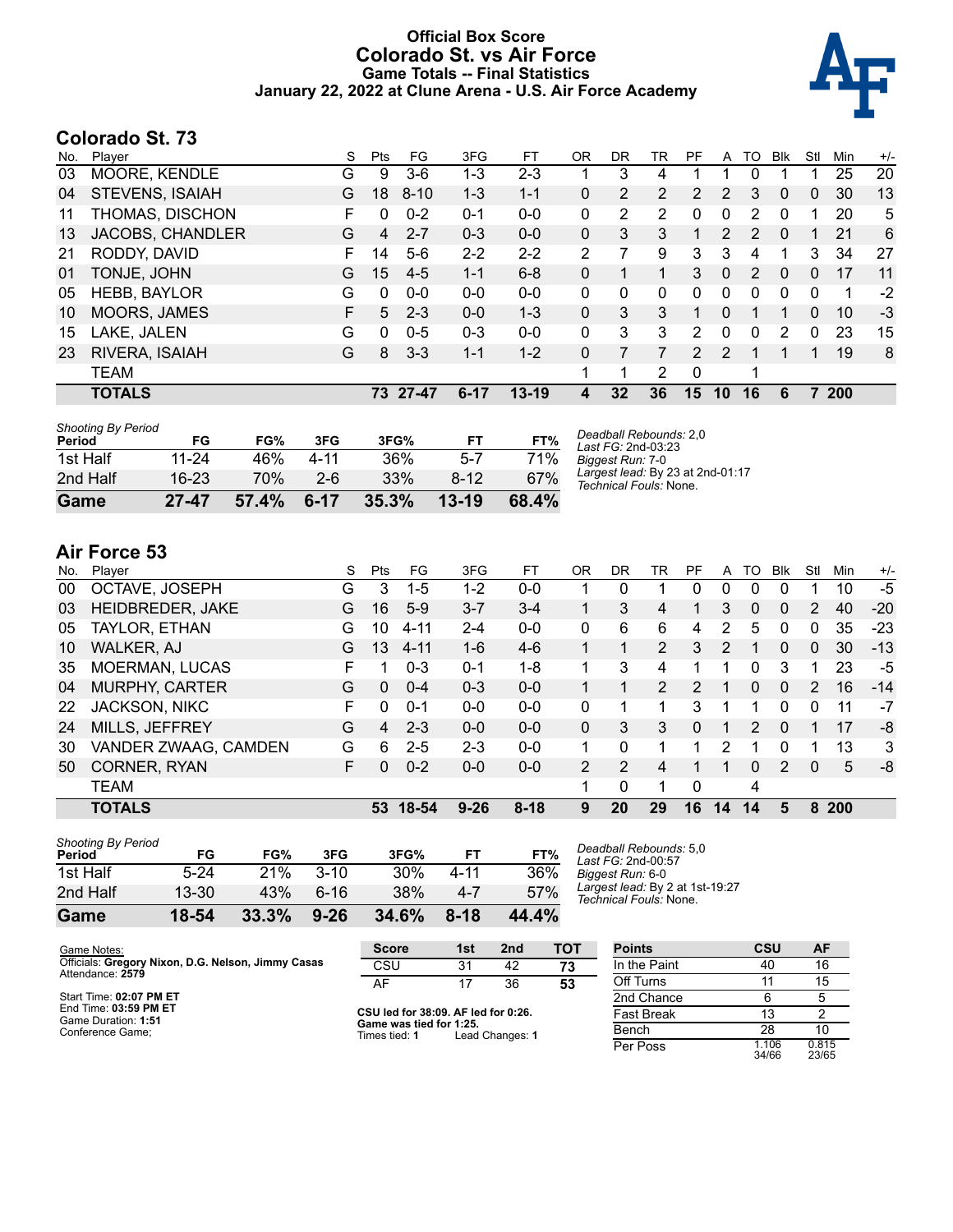### **Official Box Score Colorado St. vs Air Force First Half Statistics Only January 22, 2022 at Clune Arena - U.S. Air Force Academy**



# **Colorado St. 31**

| No. | Player                 | S  | <b>Pts</b>    | FG        | 3FG     | <b>FT</b> | <b>OR</b> | <b>DR</b> | <b>TR</b> | PF             | A                     | <b>TO</b> | <b>B</b> lk   | Stl          | Min | $+/-$          |
|-----|------------------------|----|---------------|-----------|---------|-----------|-----------|-----------|-----------|----------------|-----------------------|-----------|---------------|--------------|-----|----------------|
| 03  | MOORE, KENDLE          | G  | 9             | $3 - 5$   | 1-3     | $2 - 3$   |           | 3         | 4         |                | 0                     | 0         |               |              | 14  | 14             |
| 04  | <b>STEVENS, ISAIAH</b> | G  | 6             | $3-5$     | $0 - 2$ | $0-0$     | 0         | 1         |           | $\overline{2}$ |                       | 0         | 0             | 0            | 14  | 9              |
| 11  | THOMAS, DISCHON        | F  | 0             | $0 - 2$   | $0 - 1$ | $0 - 0$   | 0         | 2         | 2         | 0              | 0                     | 2         | $\Omega$      | 1            | 11  | 4              |
| 13  | JACOBS, CHANDLER       | G  | $\Omega$      | $0 - 3$   | $0 - 1$ | $0 - 0$   | 0         | 3         | 3         | 0              | $\mathbf{2}^{\prime}$ | $\Omega$  | $\Omega$      |              | 13  | 4              |
| 21  | RODDY, DAVID           | F  | 6             | $2 - 3$   | $2 - 2$ | $0 - 0$   | 1         | 3         | 4         |                |                       | 3         |               |              | 18  | 14             |
| 01  | TONJE, JOHN            | G  | 5             | $1 - 2$   | $0 - 0$ | $3 - 4$   | 0         | 1         |           | 0              | 0                     |           | 0             | $\mathbf{0}$ | 9   | 10             |
| 05  | <b>HEBB, BAYLOR</b>    | G  | 0             | $0 - 0$   | $0 - 0$ | $0 - 0$   | 0         | 0         | 0         | 0              | 0                     | 0         | 0             | 0            | 0   | 0              |
| 10  | MOORS, JAMES           | F. | $\mathcal{P}$ | $1 - 1$   | $0 - 0$ | $0 - 0$   | 0         | 1         | 1         | 0              | 0                     | $\Omega$  | 0             | $\mathbf{0}$ | 2   | 0              |
| 15  | LAKE, JALEN            | G  | 0             | $0 - 2$   | $0 - 1$ | $0 - 0$   | 0         | 1         |           | 2              | 0                     | 0         | $\mathcal{P}$ | 0            | 11  | 11             |
| 23  | RIVERA, ISAIAH         | G  | 3             | $1 - 1$   | $1 - 1$ | $0 - 0$   | 0         | 3         | 3         | $\mathcal{P}$  |                       |           | $\Omega$      | $\mathbf{0}$ | 8   | $\overline{4}$ |
|     | <b>TEAM</b>            |    |               |           |         |           | 0         | 1         |           | 0              |                       | 0         |               |              |     |                |
|     | <b>TOTALS</b>          |    | 31            | $11 - 24$ | 4-11    | 5-7       | 2         | 19        | 21        | 8              | 5                     |           | 4             | 4            | 100 |                |
|     |                        |    |               |           |         |           |           |           |           |                |                       |           |               |              |     |                |

| <b>Shooting By Period</b><br>Period | FG        | FG%   | 3FG      | 3FG%  |           | FT%   | Deadball Rebounds: 2,0<br>Last FG Half: CSU 2nd-03:23 |
|-------------------------------------|-----------|-------|----------|-------|-----------|-------|-------------------------------------------------------|
| 1st Half                            | $11 - 24$ | 46%   | 4-11     | 36%   | 5-7       | 71%   |                                                       |
| Game                                | $27 - 47$ | 57.4% | $6 - 17$ | 35.3% | $13 - 19$ | 68.4% |                                                       |

# **Air Force 17**

| No. | Player                  | S  | <b>Pts</b> | FG       | 3FG      | <b>FT</b> | <b>OR</b> | DR | TR             | PF            | A | <b>TO</b> | <b>Blk</b>     | Stl          | Min | $+/-$ |
|-----|-------------------------|----|------------|----------|----------|-----------|-----------|----|----------------|---------------|---|-----------|----------------|--------------|-----|-------|
| 00  | OCTAVE, JOSEPH          | G  | 0          | $0 - 3$  | $0 - 0$  | $0 - 0$   | 0         | 0  | 0              |               |   | O         | 0              |              | 5   | $-5$  |
| 03  | <b>HEIDBREDER, JAKE</b> | G  |            | $0 - 1$  | $0 - 1$  | $1 - 2$   | 0         | 2  | 2              |               | 3 | 0         | $\overline{0}$ | 2            | 20  | $-14$ |
| 05  | TAYLOR, ETHAN           | G  |            | 3-7      | 1-3      | $0 - 0$   | 0         | 3  | 3              |               | 0 | 2         | 0              | 0            | 20  | $-14$ |
| 10  | <b>WALKER, AJ</b>       | G  | 5.         | $1 - 4$  | $1 - 2$  | $2 - 4$   | 1         |    | 2              | 2             | 0 |           | $\Omega$       | 0            | 18  | -9    |
| 35  | <b>MOERMAN, LUCAS</b>   | F  |            | $0 - 3$  | $0 - 1$  | $1 - 5$   | 1         | 2  | 3              |               | 0 | 0         | 2              | <sup>0</sup> | 14  | $-4$  |
| 04  | <b>MURPHY, CARTER</b>   | G  | 0          | $0 - 2$  | $0 - 1$  | $0 - 0$   |           |    | $\overline{2}$ | 0             | 0 | 0         | $\mathbf{0}$   |              | 5   | $-7$  |
| 22  | JACKSON, NIKC           | F  | 0          | $0 - 1$  | $0 - 0$  | $0 - 0$   | 0         | 0  | 0              | $\mathcal{P}$ | 0 |           | 0              | 0            | 4   | -4    |
| 24  | MILLS, JEFFREY          | G  | 0          | $0 - 0$  | $0 - 0$  | $0 - 0$   | 0         | 2  | $\mathcal{P}$  | 0             |   |           | $\Omega$       | $\Omega$     | 6   | -5    |
| 30  | VANDER ZWAAG, CAMDEN    | G  | 3          | $1 - 2$  | $1 - 2$  | $0 - 0$   | 1.        | 0  |                | 0             | 0 |           | 0              | 0            | 7   | -2    |
| 50  | CORNER, RYAN            | F. | 0          | $0 - 1$  | $0 - 0$  | $0 - 0$   |           |    | 2              | 0             | 0 | 0         | $\mathcal{P}$  | 0            | 2   | -6    |
|     | <b>TEAM</b>             |    |            |          |          |           | 0         | 0  | 0              | 0             |   | 2         |                |              |     |       |
|     | <b>TOTALS</b>           |    | 17         | $5 - 24$ | $3 - 10$ | $4 - 11$  | 5         | 12 | 17             |               | Δ | 8         | 4              | 3            | 100 |       |

| <b>Shooting By Period</b><br>Period | FG       | FG%   | 3FG      | 3FG%  |          | FT%   |
|-------------------------------------|----------|-------|----------|-------|----------|-------|
| 1st Half                            | $5 - 24$ | 21%   | $3 - 10$ | 30%   | 4-11     | 36%   |
| Game                                | 18-54    | 33.3% | $9 - 26$ | 34.6% | $8 - 18$ | 44.4% |

*Deadball Rebounds:* 5,0 *Last FG Half:* AF 2nd-00:57

| Game Notes:                                                            | <b>Score</b> | 1st | 2 <sub>nd</sub> | тот | <b>Points (This Period)</b> | <b>CSU</b>     | AF            |
|------------------------------------------------------------------------|--------------|-----|-----------------|-----|-----------------------------|----------------|---------------|
| Officials: Gregory Nixon, D.G. Nelson, Jimmy Casas<br>Attendance: 2579 | CSU          | 31  | 42              | 73  | In the Paint                |                |               |
|                                                                        | AF           | 17  | 36              | 53  | Off Turns                   |                |               |
| Start Time: 02:07 PM ET                                                |              |     |                 |     | 2nd Chance                  |                |               |
| End Time: 03:59 PM ET<br>Game Duration: 1:51                           |              |     |                 |     | Fast Break                  |                |               |
| Conference Game:                                                       |              |     |                 |     | Bench                       |                |               |
|                                                                        |              |     |                 |     | Per Poss                    | 0.969<br>14/32 | 0.548<br>7/31 |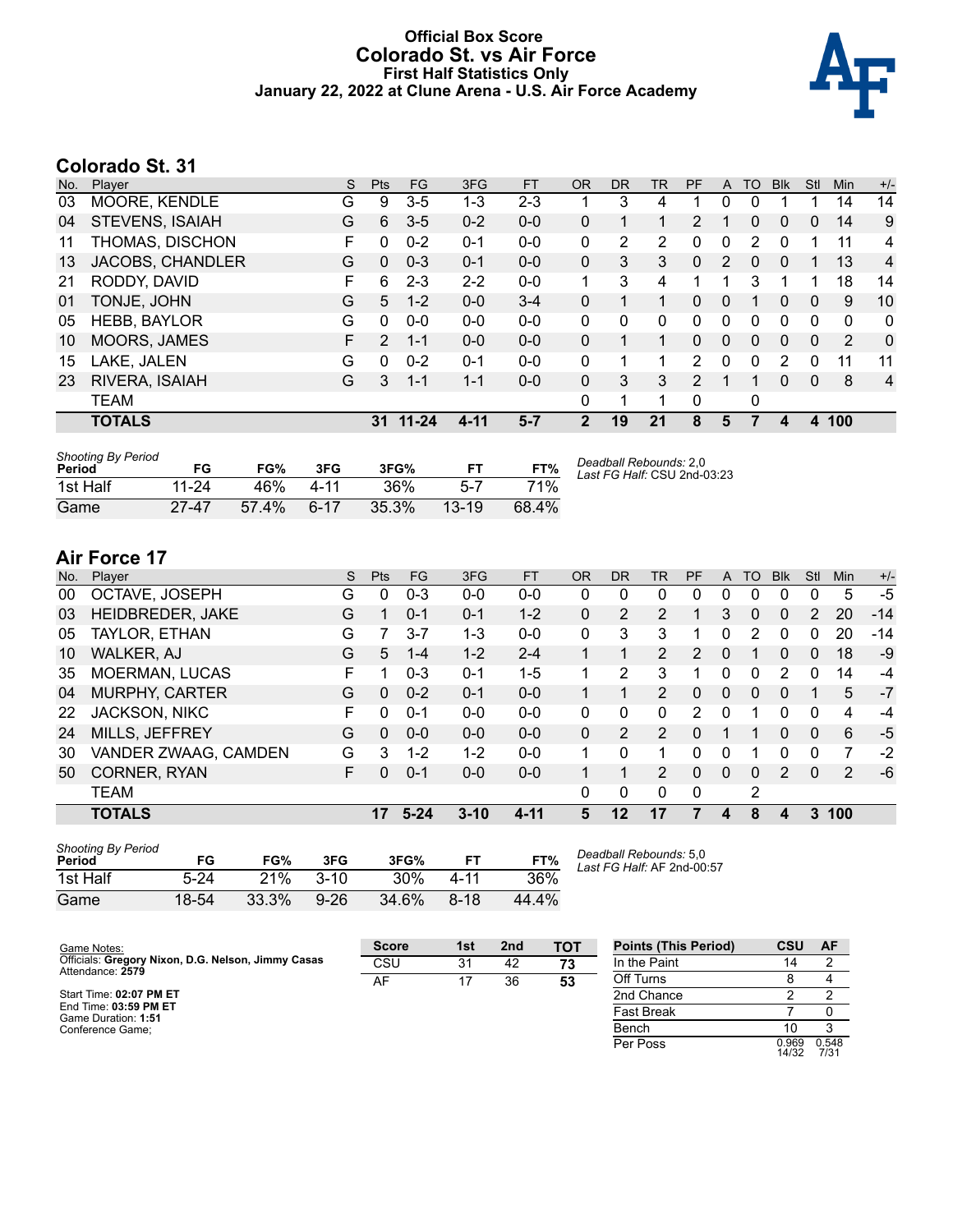#### **Official Play-By-Play Colorado St. vs Air Force First Half January 22, 2022 at Clune Arena - U.S. Air Force Academy**



#### **Period 1**

<mark>Startersː</mark><br>Colorado St.: 3 MOORE,KENDLE (G); 4 STEVENS,ISAIAH (G); 11 THOMAS,DISCHON (F); 13 JACOBS,CHANDLER (G); 21 RODDY,DAVID (F);<br>**Air Force**: 0 OCTAVE,JOSEPH (G); 3 HEIDBREDER,JAKE (G); 5 TAYLOR,ETHAN (G); 10 WALKER

| Time           | <b>VISITORS: Colorado St.</b>                           | <b>Score</b> | <b>Margin</b>  | <b>HOME: Air Force</b>                |
|----------------|---------------------------------------------------------|--------------|----------------|---------------------------------------|
| 19:27          |                                                         | $2 - 0$      | H <sub>2</sub> | GOOD! JUMPER by TAYLOR, ETHAN         |
| 19:27          |                                                         |              |                | ASSIST by HEIDBREDER, JAKE            |
| 19:01          |                                                         |              |                | FOUL (PERSONAL) by TAYLOR, ETHAN      |
| 19:01          | GOOD! FT by MOORE, KENDLE                               | $2 - 1$      | H <sub>1</sub> |                                       |
| 19:01          | GOOD! FT by MOORE, KENDLE                               | $2 - 2$      | T              |                                       |
| 18:49          |                                                         |              |                | MISSED 3PTR by WALKER, AJ             |
| 18:49          | BLOCK by MOORE, KENDLE                                  |              |                |                                       |
| 18:44          | REBOUND (DEF) by JACOBS, CHANDLER                       |              |                |                                       |
| 18:35          | MISSED 3PTR by STEVENS, ISAIAH                          |              |                |                                       |
| 18:29          |                                                         |              |                | REBOUND (DEF) by MOERMAN, LUCAS       |
| 18:16          |                                                         |              |                | TURNOVER (BADPASS) by TAYLOR, ETHAN   |
| 18:16<br>18:09 | STEAL by JACOBS, CHANDLER<br>GOOD! 3PTR by RODDY, DAVID | $2 - 5$      | $V_3$          |                                       |
| 18:09          |                                                         |              |                |                                       |
| 17:48          | ASSIST by JACOBS, CHANDLER                              |              |                | MISSED JUMPER by MOERMAN, LUCAS       |
| 17:45          | REBOUND (DEF) by MOORE, KENDLE                          |              |                |                                       |
| 17:33          | TURNOVER (BADPASS) by RODDY, DAVID                      |              |                |                                       |
| 17:33          |                                                         |              |                | STEAL by HEIDBREDER, JAKE             |
| 17:19          |                                                         |              |                | MISSED LAYUP by OCTAVE, JOSEPH        |
| 17:16          | REBOUND (DEF) by RODDY, DAVID                           |              |                |                                       |
| 17:11          | MISSED 3PTR by STEVENS, ISAIAH                          |              |                |                                       |
| 17:07          |                                                         |              |                | REBOUND (DEF) by HEIDBREDER, JAKE     |
| 16:42          |                                                         |              |                | MISSED LAYUP by TAYLOR, ETHAN         |
| 16:40          |                                                         |              |                | REBOUND (OFF) by WALKER, AJ           |
| 16:39          |                                                         |              |                | TURNOVER (SHOTCLOCK) by TEAM          |
| 16:39          |                                                         |              |                | SUB OUT: OCTAVE, JOSEPH               |
| 16:39          |                                                         |              |                | SUB IN: VANDER ZWAAG, CAMDEN          |
| 16:27          |                                                         |              |                | FOUL (PERSONAL) by WALKER, AJ         |
| 16:27          | MISSED 3PTR by THOMAS, DISCHON                          |              |                |                                       |
| 16:27          |                                                         |              |                | REBOUND (DEF) by MOERMAN, LUCAS       |
| 16:27          |                                                         |              |                | MISSED 3PTR by MOERMAN, LUCAS         |
| 16:27          |                                                         |              |                | REBOUND (OFF) by VANDER ZWAAG, CAMDEN |
| 16:27          |                                                         | $4 - 5$      | V <sub>1</sub> | GOOD! LAYUP by TAYLOR, ETHAN          |
| 16:27          |                                                         |              |                | ASSIST by HEIDBREDER, JAKE            |
| 16:24          | GOOD! LAYUP by STEVENS, ISAIAH                          | $4 - 7$      | $V_3$          |                                       |
| 14:59          |                                                         |              |                | MISSED 3PTR by VANDER ZWAAG, CAMDEN   |
| 14:56          | REBOUND (DEF) by JACOBS, CHANDLER                       |              |                |                                       |
| 14:49          | MISSED 3PTR by MOORE, KENDLE                            |              |                |                                       |
| 14:46          |                                                         |              |                | REBOUND (DEF) by WALKER, AJ           |
| 14:34          | FOUL (PERSONAL) by STEVENS, ISAIAH                      |              |                |                                       |
| 14:33          |                                                         |              |                |                                       |
| 14:33          | SUB OUT: MOORE, KENDLE                                  |              |                |                                       |
| 14:33          | SUB OUT: THOMAS, DISCHON                                |              |                |                                       |
| 14:33          | SUB OUT: RODDY, DAVID                                   |              |                |                                       |
| 14:33          | SUB IN: TONJE, JOHN                                     |              |                |                                       |
| 14:33          | SUB IN: MOORS, JAMES                                    |              |                |                                       |
| 14:33          | SUB IN: LAKE, JALEN                                     |              |                |                                       |
| 14:33          |                                                         | $5 - 7$      | V <sub>2</sub> | GOOD! FT by HEIDBREDER, JAKE          |
| 14:33          |                                                         |              |                | MISSED FT by HEIDBREDER, JAKE         |
| 14:31          | REBOUND (DEF) by TONJE, JOHN                            |              |                |                                       |
| 14:17          |                                                         |              |                | FOUL (PERSONAL) by MOERMAN, LUCAS     |
| 14:11          | MISSED 3PTR by JACOBS, CHANDLER                         |              |                |                                       |
| 14:06          |                                                         |              |                | REBOUND (DEF) by HEIDBREDER, JAKE     |
| 13:38          |                                                         |              |                | MISSED 3PTR by TAYLOR, ETHAN          |
| 13:35          | REBOUND (DEF) by JACOBS, CHANDLER                       |              |                |                                       |
| 13:29          | GOOD! DUNK by MOORS, JAMES                              | $5-9$        | V <sub>4</sub> |                                       |
| 13:29          | ASSIST by STEVENS, ISAIAH                               |              |                |                                       |
| 12:57          |                                                         |              |                | MISSED JUMPER by WALKER, AJ           |
| 12:56          |                                                         |              |                | REBOUND (OFF) by MOERMAN, LUCAS       |
| 12:56          | FOUL (PERSONAL) by LAKE, JALEN                          |              |                |                                       |
| 12:56          |                                                         |              |                | MISSED FT by MOERMAN, LUCAS           |
| 12:56<br>12:56 |                                                         |              |                | REBOUND (OFF) by TEAM                 |
| 12:55          | REBOUND (DEF) by MOORS, JAMES                           |              |                | MISSED FT by MOERMAN, LUCAS           |
| 12:39          | MISSED LAYUP by TONJE, JOHN                             |              |                |                                       |
|                |                                                         |              |                |                                       |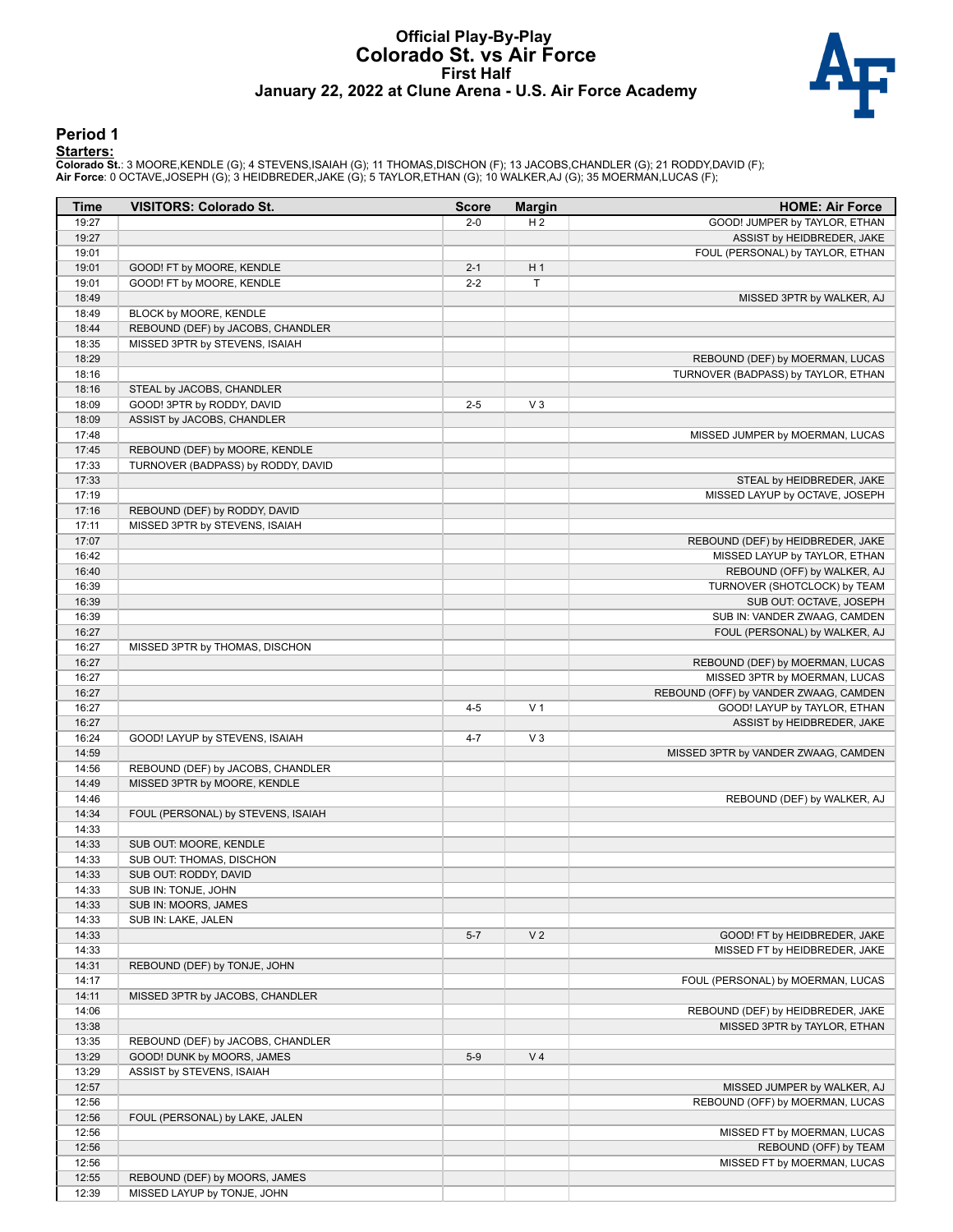| <b>Time</b>    | <b>VISITORS: Colorado St.</b>                                    | <b>Score</b> | <b>Margin</b>  | <b>HOME: Air Force</b>                                                 |
|----------------|------------------------------------------------------------------|--------------|----------------|------------------------------------------------------------------------|
| 12:35          |                                                                  |              |                | REBOUND (DEF) by TAYLOR, ETHAN                                         |
| 12:18          | FOUL (PERSONAL) by STEVENS, ISAIAH                               |              |                |                                                                        |
| 12:18          |                                                                  | $6-9$        | $V_3$          | GOOD! FT by WALKER, AJ                                                 |
| 12:18          |                                                                  |              |                | SUB OUT: MOERMAN, LUCAS                                                |
| 12:18          |                                                                  |              |                | SUB IN: JACKSON, NIKC                                                  |
| 12:18          | SUB OUT: STEVENS, ISAIAH                                         |              |                |                                                                        |
| 12:18          | SUB OUT: MOORS, JAMES                                            |              |                |                                                                        |
| 12:18          | SUB OUT: JACOBS, CHANDLER                                        |              |                |                                                                        |
| 12:18<br>12:18 | SUB IN: MOORE, KENDLE<br>SUB IN: RODDY, DAVID                    |              |                |                                                                        |
| 12:18          | SUB IN: RIVERA, ISAIAH                                           |              |                |                                                                        |
| 12:18          |                                                                  |              |                | MISSED FT by WALKER, AJ                                                |
| 12:18          | REBOUND (DEF) by RODDY, DAVID                                    |              |                |                                                                        |
| 12:00          | TURNOVER (TRAVEL) by RODDY, DAVID                                |              |                |                                                                        |
| 11:49          |                                                                  |              |                | MISSED DUNK by JACKSON, NIKC                                           |
| 11:49          | BLOCK by RODDY, DAVID                                            |              |                |                                                                        |
| 11:43          | REBOUND (DEF) by RIVERA, ISAIAH                                  |              |                |                                                                        |
| 11:39          | FOUL (OFF) by RIVERA, ISAIAH                                     |              |                |                                                                        |
| 11:39          | TURNOVER (OFFENSIVE) by RIVERA, ISAIAH                           |              |                |                                                                        |
| 11:39          |                                                                  |              |                |                                                                        |
| 11:20          |                                                                  |              |                | MISSED JUMPER by TAYLOR, ETHAN                                         |
| 11:11          | REBOUND (DEF) by RIVERA, ISAIAH                                  |              |                |                                                                        |
| 11:11          | GOOD! JUMPER by MOORE, KENDLE                                    | $6 - 11$     | V <sub>5</sub> |                                                                        |
| 11:11          |                                                                  |              |                | FOUL (PERSONAL) by HEIDBREDER, JAKE                                    |
| 11:10<br>11:08 | MISSED FT by MOORE, KENDLE                                       |              |                |                                                                        |
| 10:58          | FOUL (PERSONAL) by RIVERA, ISAIAH                                |              |                | REBOUND (DEF) by TAYLOR, ETHAN                                         |
| 10:39          |                                                                  | $9 - 11$     | V <sub>2</sub> | GOOD! 3PTR by VANDER ZWAAG, CAMDEN                                     |
| 10:39          |                                                                  |              |                | ASSIST by HEIDBREDER, JAKE                                             |
| 10:18          |                                                                  |              |                | FOUL (PERSONAL) by JACKSON, NIKC                                       |
| 10:18          | MISSED FT by TONJE, JOHN                                         |              |                |                                                                        |
| 10:18          | REBOUND (OFF) by TEAM                                            |              |                |                                                                        |
| 10:18          |                                                                  |              |                | SUB OUT: WALKER, AJ                                                    |
| 10:18          |                                                                  |              |                | SUB IN: MILLS, JEFFREY                                                 |
| 10:18          | GOOD! FT by TONJE, JOHN                                          | $9 - 12$     | $V_3$          |                                                                        |
| 09:59          |                                                                  |              |                | TURNOVER (BADPASS) by VANDER ZWAAG, CAMDEN                             |
| 09:59          | STEAL by MOORE, KENDLE                                           |              |                |                                                                        |
| 09:54          | GOOD! LAYUP by MOORE, KENDLE [FB]                                | $9 - 14$     | V <sub>5</sub> |                                                                        |
| 09:35          |                                                                  |              |                | FOUL (OFF) by JACKSON, NIKC                                            |
| 09:35<br>09:35 |                                                                  |              |                | TURNOVER (OFFENSIVE) by JACKSON, NIKC<br>SUB OUT: VANDER ZWAAG, CAMDEN |
| 09:35          |                                                                  |              |                | SUB IN: OCTAVE, JOSEPH                                                 |
| 09:15          | TURNOVER (LOSTBALL) by TONJE, JOHN                               |              |                |                                                                        |
| 09:15          |                                                                  |              |                | STEAL by HEIDBREDER, JAKE                                              |
| 09:06          |                                                                  |              |                | MISSED LAYUP by OCTAVE, JOSEPH                                         |
| 09:03          | REBOUND (DEF) by LAKE, JALEN                                     |              |                |                                                                        |
| 08:39          | GOOD! LAYUP by TONJE, JOHN                                       | $9 - 16$     | V <sub>7</sub> |                                                                        |
| 08:39          | ASSIST by RIVERA, ISAIAH                                         |              |                |                                                                        |
| 08:14          |                                                                  |              |                | MISSED LAYUP by OCTAVE, JOSEPH                                         |
| 08:14          | BLOCK by LAKE, JALEN                                             |              |                |                                                                        |
| 08:10          | REBOUND (DEF) by RIVERA, ISAIAH                                  |              |                |                                                                        |
| 08:08          | MISSED 3PTR by MOORE, KENDLE                                     |              |                |                                                                        |
| 08:04          |                                                                  |              |                | REBOUND (DEF) by TAYLOR, ETHAN                                         |
| 08:04          |                                                                  |              |                | TURNOVER (OTHER) by TAYLOR, ETHAN                                      |
| 08:04          |                                                                  |              |                | SUB OUT: OCTAVE, JOSEPH                                                |
| 08:04<br>08:04 |                                                                  |              |                | SUB OUT: JACKSON, NIKC<br>SUB IN: WALKER, AJ                           |
| 08:04          |                                                                  |              |                | SUB IN: MOERMAN, LUCAS                                                 |
| 08:04          | SUB OUT: TONJE, JOHN                                             |              |                |                                                                        |
| 08:04          | SUB OUT: MOORE, KENDLE                                           |              |                |                                                                        |
| 08:04          | SUB OUT: LAKE, JALEN                                             |              |                |                                                                        |
| 08:04          | SUB IN: STEVENS, ISAIAH                                          |              |                |                                                                        |
| 08:04          | SUB IN: THOMAS, DISCHON                                          |              |                |                                                                        |
| 08:04          | SUB IN: JACOBS, CHANDLER                                         |              |                |                                                                        |
| 07:32          | MISSED LAYUP by JACOBS, CHANDLER                                 |              |                |                                                                        |
| 07:32          |                                                                  |              |                | BLOCK by MOERMAN, LUCAS                                                |
| 07:26          |                                                                  |              |                | REBOUND (DEF) by MILLS, JEFFREY                                        |
| 07:23          |                                                                  | $12 - 16$    | V <sub>4</sub> | GOOD! 3PTR by TAYLOR, ETHAN                                            |
| 07:11          | TURNOVER (TRAVEL) by THOMAS, DISCHON                             |              |                |                                                                        |
| 07:10          |                                                                  |              |                |                                                                        |
| 06:41          |                                                                  | $15 - 16$    | V <sub>1</sub> | GOOD! 3PTR by WALKER, AJ                                               |
| 06:41          |                                                                  |              |                | ASSIST by MILLS, JEFFREY                                               |
| 06:23          | MISSED LAYUP by JACOBS, CHANDLER                                 |              |                |                                                                        |
| 06:23          |                                                                  |              |                | BLOCK by MOERMAN, LUCAS                                                |
| 06:18<br>06:17 | REBOUND (OFF) by RODDY, DAVID<br>MISSED LAYUP by THOMAS, DISCHON |              |                |                                                                        |
|                |                                                                  |              |                |                                                                        |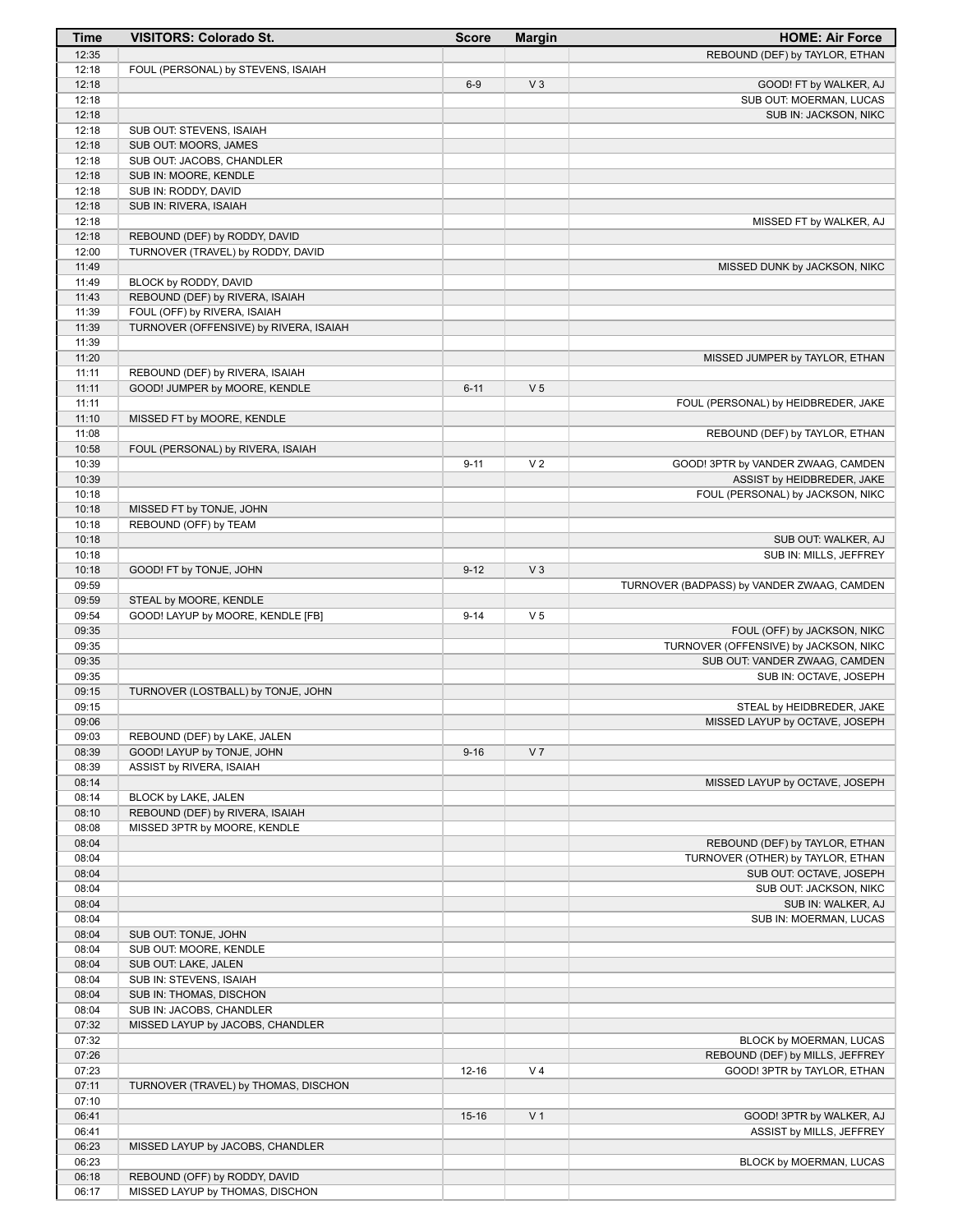| Time           | <b>VISITORS: Colorado St.</b>          | <b>Score</b> | <b>Margin</b>   | <b>HOME: Air Force</b>                               |
|----------------|----------------------------------------|--------------|-----------------|------------------------------------------------------|
| 06:11          |                                        |              |                 | REBOUND (DEF) by MILLS, JEFFREY                      |
| 05:53          |                                        |              |                 | MISSED 3PTR by HEIDBREDER, JAKE                      |
| 05:49          | REBOUND (DEF) by THOMAS, DISCHON       |              |                 |                                                      |
| 05:43          | GOOD! 3PTR by RODDY, DAVID             | 15-19        | V <sub>4</sub>  |                                                      |
| 05:15          |                                        |              |                 | TURNOVER (BADPASS) by MILLS, JEFFREY                 |
| 05:15          | STEAL by RODDY, DAVID                  |              |                 |                                                      |
| 05:09          | GOOD! 3PTR by RIVERA, ISAIAH [FB]      | $15 - 22$    | V <sub>7</sub>  |                                                      |
| 05:09          | ASSIST by JACOBS, CHANDLER             |              |                 |                                                      |
| 04:48          |                                        |              |                 | TIMEOUT 30SEC                                        |
| 04:48          |                                        |              |                 | SUB OUT: MILLS, JEFFREY                              |
| 04:48          |                                        |              |                 | SUB IN: MURPHY, CARTER                               |
| 04:48          | SUB OUT: RIVERA, ISAIAH                |              |                 |                                                      |
| 04:48          | SUB IN: LAKE, JALEN                    |              |                 |                                                      |
| 04:35          |                                        |              |                 | TURNOVER (SHOTCLOCK) by TEAM                         |
| 04:20          | TURNOVER (BADPASS) by RODDY, DAVID     |              |                 |                                                      |
| 04:09<br>04:09 | FOUL (PERSONAL) by RODDY, DAVID        |              |                 |                                                      |
| 04:09          |                                        |              |                 | MISSED FT by MOERMAN, LUCAS<br>REBOUND (OFF) by TEAM |
| 04:09          | SUB OUT: JACOBS, CHANDLER              |              |                 |                                                      |
| 04:09          | SUB IN: MOORE, KENDLE                  |              |                 |                                                      |
| 04:09          |                                        | $16 - 22$    | $V_6$           | GOOD! FT by MOERMAN, LUCAS                           |
| 03:51          | MISSED 3PTR by LAKE, JALEN             |              |                 |                                                      |
| 03:47          |                                        |              |                 | REBOUND (DEF) by MURPHY, CARTER                      |
| 03:30          | FOUL (PERSONAL) by MOORE, KENDLE       |              |                 |                                                      |
| 03:30          |                                        |              |                 |                                                      |
| 03:30          |                                        |              |                 | MISSED FT by MOERMAN, LUCAS                          |
| 03:28          |                                        |              |                 | REBOUND (OFF) by MURPHY, CARTER                      |
| 03:17          |                                        |              |                 | TURNOVER (LOSTBALL) by WALKER, AJ                    |
| 03:17          | STEAL by THOMAS, DISCHON               |              |                 |                                                      |
| 03:05          | TURNOVER (LOSTBALL) by THOMAS, DISCHON |              |                 |                                                      |
| 03:05          |                                        |              |                 | STEAL by MURPHY, CARTER                              |
| 02:54          |                                        |              |                 | MISSED DUNK by MOERMAN, LUCAS                        |
| 02:51          | REBOUND (DEF) by THOMAS, DISCHON       |              |                 |                                                      |
| 02:42          | GOOD! JUMPER by STEVENS, ISAIAH [PNT]  | 16-24        | V8              |                                                      |
| 02:11          |                                        |              |                 | MISSED LAYUP by WALKER, AJ                           |
| 02:10          | REBOUND (DEF) by TEAM                  |              |                 |                                                      |
| 02:10          |                                        |              |                 | SUB OUT: MOERMAN, LUCAS                              |
| 02:10          |                                        |              |                 | SUB IN: CORNER, RYAN                                 |
| 02:10          | SUB OUT: THOMAS, DISCHON               |              |                 |                                                      |
| 02:10          | SUB IN: TONJE, JOHN                    |              |                 |                                                      |
| 01:57          | GOOD! 3PTR by MOORE, KENDLE            | $16 - 27$    | $V$ 11          |                                                      |
| 01:57          | ASSIST by RODDY, DAVID                 |              |                 |                                                      |
| 01:39          |                                        |              |                 | MISSED 3PTR by MURPHY, CARTER                        |
| 01:36          | REBOUND (DEF) by STEVENS, ISAIAH       |              |                 |                                                      |
| 01:31          | MISSED LAYUP by LAKE, JALEN            |              |                 |                                                      |
| 01:31          |                                        |              |                 | BLOCK by CORNER, RYAN                                |
| 01:27          | REBOUND (OFF) by MOORE, KENDLE         |              |                 |                                                      |
| 01:25          | GOOD! LAYUP by STEVENS, ISAIAH         | 16-29        | V <sub>13</sub> |                                                      |
| 01:18          | SUB OUT: STEVENS, ISAIAH               |              |                 |                                                      |
| 01:18          | SUB IN: JACOBS, CHANDLER               |              |                 |                                                      |
| 01:03          |                                        |              |                 | MISSED JUMPER by MURPHY, CARTER                      |
| 01:00          | REBOUND (DEF) by MOORE, KENDLE         |              |                 |                                                      |
| 00:55          | MISSED LAYUP by RODDY, DAVID           |              |                 |                                                      |
| 00:55          |                                        |              |                 | BLOCK by CORNER, RYAN                                |
| 00:51          |                                        |              |                 | REBOUND (DEF) by CORNER, RYAN                        |
| 00:39          | FOUL (PERSONAL) by LAKE, JALEN         |              |                 |                                                      |
| 00:39          |                                        | 17-29        | V <sub>12</sub> | GOOD! FT by WALKER, AJ                               |
| 00:39          |                                        |              |                 | MISSED FT by WALKER, AJ                              |
| 00:39          | REBOUND (DEF) by RODDY, DAVID          |              |                 |                                                      |
| 00:36          |                                        |              |                 | FOUL (PERSONAL) by WALKER, AJ                        |
| 00:23          | GOOD! FT by TONJE, JOHN [FB]           | 17-30        | V <sub>13</sub> |                                                      |
| 00:23          | TIMEOUT 30SEC                          |              |                 |                                                      |
| 00:23          | GOOD! FT by TONJE, JOHN [FB]           | 17-31        | V <sub>14</sub> |                                                      |
| 00:03          |                                        |              |                 | MISSED 3PTR by TAYLOR, ETHAN                         |
| 00:02          |                                        |              |                 | MISSED LAYUP by CORNER, RYAN                         |
| 00:02          | BLOCK by LAKE, JALEN                   |              |                 |                                                      |
| 00:00          |                                        |              |                 | REBOUND (OFF) by CORNER, RYAN                        |
| 00:00          | REBOUND (DEF) by MOORE, KENDLE         |              |                 |                                                      |

**Colorado St. 31, Air Force 17**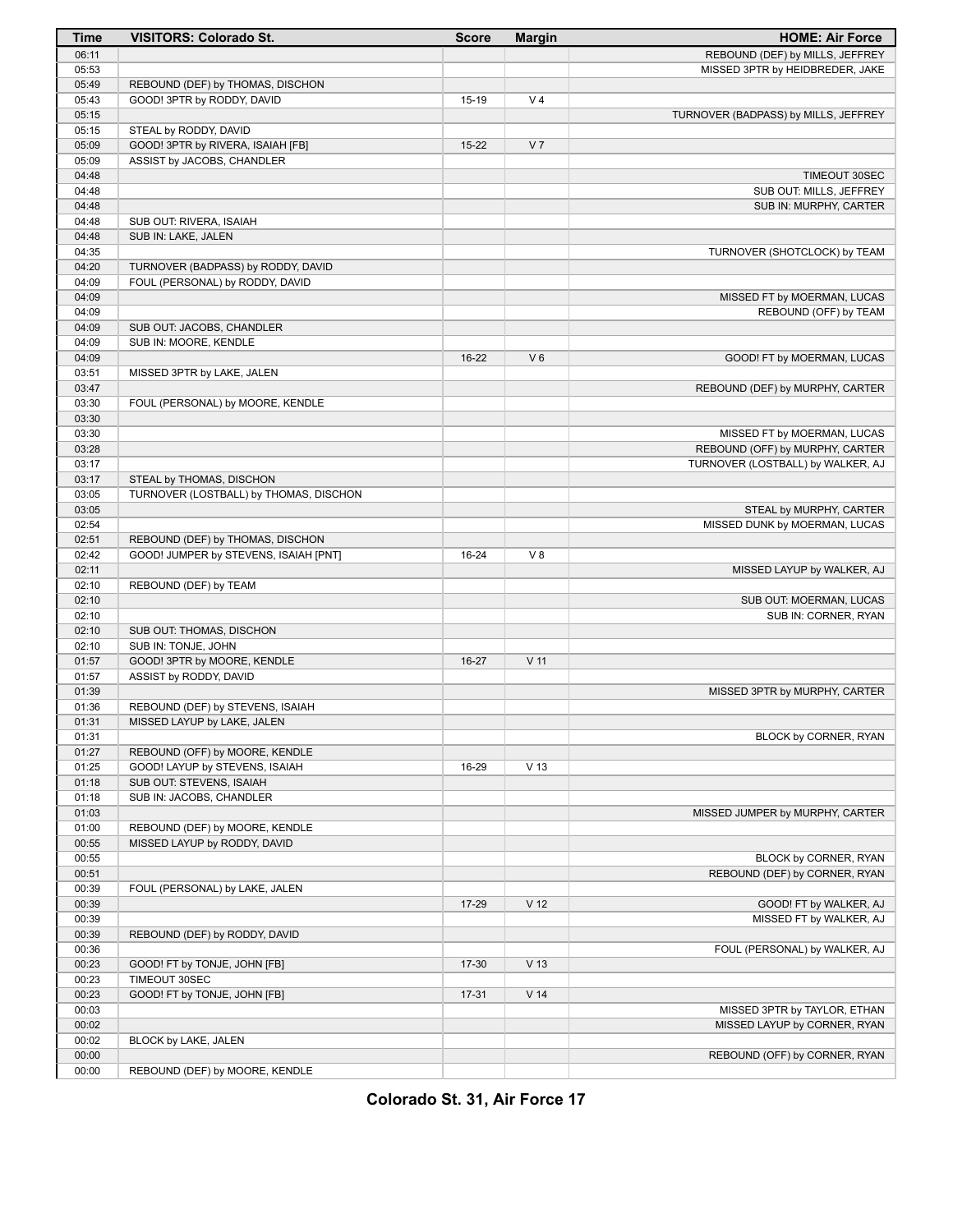| <b>Points (This Period)</b> | <b>CSU</b>     | AF            |
|-----------------------------|----------------|---------------|
| In the Paint                | 14             |               |
| Off Turns                   |                |               |
| 2nd Chance                  |                |               |
| <b>Fast Break</b>           |                |               |
| Bench                       | 10             |               |
| Per Poss                    | 0.969<br>14/32 | 0.548<br>7/31 |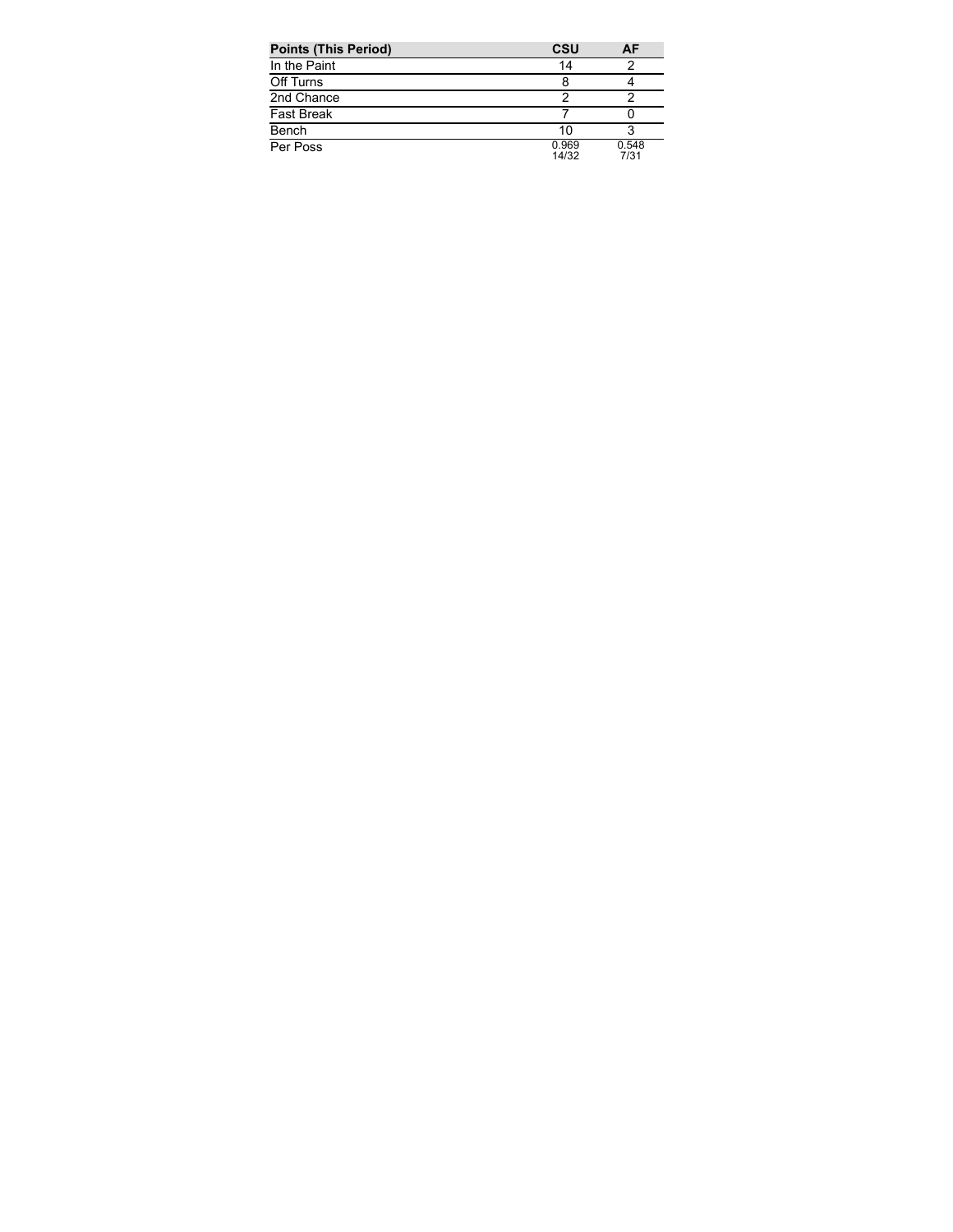### **Official Box Score Colorado St. vs Air Force Second Half Statistics Only January 22, 2022 at Clune Arena - U.S. Air Force Academy**



# **Colorado St. 42**

| No. | Plaver                  | S | <b>Pts</b>     | <b>FG</b> | 3FG     | <b>FT</b> | <b>OR</b> | <b>DR</b>    | TR           | <b>PF</b> | A | TO       | <b>B</b> lk | Stl | <b>Min</b> | $+/-$          |
|-----|-------------------------|---|----------------|-----------|---------|-----------|-----------|--------------|--------------|-----------|---|----------|-------------|-----|------------|----------------|
| 03  | MOORE, KENDLE           | G | 0              | 0-1       | $0-0$   | $0-0$     | 0         | 0            | 0            | 0         |   | 0        | 0           | 0   | 11         | 6              |
| 04  | STEVENS, ISAIAH         | G | 12             | $5 - 5$   | $1 - 1$ | $1 - 1$   | 0         | 1            | 1            | $\Omega$  |   | 3        | $\Omega$    | 0   | 16         | 4              |
| 11  | THOMAS, DISCHON         | F | 0              | $0 - 0$   | $0 - 0$ | $0 - 0$   | 0         | 0            | 0            | 0         | 0 | $\Omega$ | 0           | 0   | 8          | 1              |
| 13  | <b>JACOBS, CHANDLER</b> | G | $\overline{4}$ | $2 - 4$   | $0 - 2$ | $0 - 0$   | 0         | 0            | 0            |           | 0 | 2        | $\Omega$    | 0   | 9          | 2              |
| 21  | RODDY, DAVID            | F | 8              | $3 - 3$   | $0 - 0$ | $2 - 2$   |           | 4            | 5            | 2         | 2 |          | 0           | 2   | 16         | 13             |
| 01  | TONJE, JOHN             | G | 10             | $3 - 3$   | $1 - 1$ | $3 - 4$   | 0         | $\Omega$     | $\mathbf{0}$ | 3         | 0 |          | 0           | 0   | 8          | $\mathbf{1}$   |
| 05  | <b>HEBB, BAYLOR</b>     | G | $\Omega$       | $0 - 0$   | $0 - 0$ | $0-0$     | 0         | $\mathbf{0}$ | $\mathbf{0}$ | $\Omega$  | 0 | $\Omega$ | 0           | 0   | 1          | $-2$           |
| 10  | MOORS, JAMES            | F | 3              | $1 - 2$   | $0 - 0$ | $1 - 3$   | 0         | 2            | 2            | 1         | 0 |          |             | 0   | 8          | $-3$           |
| 15  | LAKE, JALEN             | G | $\Omega$       | $0 - 3$   | $0 - 2$ | $0 - 0$   | 0         | 2            | 2            | 0         | 0 | 0        | $\Omega$    | 0   | 12         | $\overline{4}$ |
| 23  | RIVERA, ISAIAH          | G | 5              | $2 - 2$   | $0 - 0$ | $1 - 2$   | 0         | 4            | 4            | $\Omega$  |   | 0        |             |     | 11         | 4              |
|     | TEAM                    |   |                |           |         |           | 1         | 0            | 1            | 0         |   | 1        |             |     |            |                |
|     | <b>TOTALS</b>           |   | 42             | $16 - 23$ | $2 - 6$ | $8 - 12$  | 2         | 13           | 15           |           | 5 | 9        | 2           | 3   | 100        |                |
|     |                         |   |                |           |         |           |           |              |              |           |   |          |             |     |            |                |

| <b>Shooting By Period</b><br>Period | FG        | FG%   | 3FG    | 3FG%  | FT.       | FT%   | Deadball Rebounds: 2,0<br>Last FG Half: CSU - |
|-------------------------------------|-----------|-------|--------|-------|-----------|-------|-----------------------------------------------|
| 2nd Half                            | 16-23     | 70%   | 2-6    | 33%   | 8-12      | 67%   |                                               |
| Game                                | $27 - 47$ | 57.4% | $6-17$ | 35.3% | $13 - 19$ | 68.4% |                                               |

# **Air Force 36**

| No. | Plaver                | S  | <b>Pts</b> | FG        | 3FG      | <b>FT</b> | <b>OR</b> | <b>DR</b> | TR             | PF            | A  | TO | <b>B</b> lk  | Stl      | Min | $+/-$ |
|-----|-----------------------|----|------------|-----------|----------|-----------|-----------|-----------|----------------|---------------|----|----|--------------|----------|-----|-------|
| 00  | OCTAVE, JOSEPH        | G  | 3          | $1 - 2$   | 1-2      | $0-0$     |           | 0         |                | 0             | 0  | 0  | 0            |          | 5   | 0     |
| 03  | HEIDBREDER, JAKE      | G  | 15         | $5 - 8$   | $3-6$    | $2 - 2$   | 1.        |           | $\overline{2}$ | 0             | 0  | 0  | $\mathbf{0}$ | 0        | 20  | $-6$  |
| 05  | TAYLOR, ETHAN         | G  | 3          | $1 - 4$   | $1 - 1$  | $0 - 0$   | 0         | 3         | 3              | 3             | 2  | 3  | 0            | 0        | 15  | -9    |
| 10  | <b>WALKER, AJ</b>     | G  | 8          | $3 - 7$   | $0 - 4$  | $2 - 2$   | 0         | 0         | 0              |               | 2  | 0  | $\mathbf{0}$ | $\Omega$ | 12  | $-4$  |
| 35  | MOERMAN, LUCAS        | F. | 0          | $0 - 0$   | $0 - 0$  | $0 - 3$   | 0         |           |                | 0             | 1  | 0  |              |          | 10  | -1    |
| 04  | <b>MURPHY, CARTER</b> | G  | $\Omega$   | $0 - 2$   | $0 - 2$  | $0 - 0$   | 0         | 0         | $\Omega$       | $\mathcal{P}$ |    | 0  | $\Omega$     |          | 11  | $-7$  |
| 22  | <b>JACKSON, NIKC</b>  | F. | $\Omega$   | $0 - 0$   | $0 - 0$  | $0 - 0$   | 0         |           |                |               |    | 0  | 0            | 0        | 7   | -3    |
| 24  | MILLS, JEFFREY        | G  | 4          | $2 - 3$   | $0 - 0$  | $0 - 0$   | 0         |           |                | 0             | 0  |    | 0            |          | 12  | $-3$  |
| 30  | VANDER ZWAAG, CAMDEN  | G  | 3          | $1 - 3$   | $1 - 1$  | $0 - 0$   | 0         | 0         | 0              |               | 2  | 0  | 0            |          | 5   | 5     |
| 50  | CORNER, RYAN          | F. | 0          | $0 - 1$   | $0 - 0$  | $0 - 0$   | 1         | 1         | 2              |               | 1  | 0  | $\Omega$     | $\Omega$ | 3   | $-2$  |
|     | <b>TEAM</b>           |    |            |           |          |           | 1         | 0         |                | $\Omega$      |    | 2  |              |          |     |       |
|     | <b>TOTALS</b>         |    | 36.        | $13 - 30$ | $6 - 16$ | $4 - 7$   | 4         | 8         | 12             | 9             | 10 | 6  |              | 5        | 100 |       |

| <b>Shooting By Period</b><br>Period | FG    | FG%   | 3FG      | 3FG%  |          | FT%   |
|-------------------------------------|-------|-------|----------|-------|----------|-------|
| 2nd Half                            | 13-30 | 43%   | ჩ-1ჩ     | 38%   | $4 - 7$  | 57%   |
| Game                                | 18-54 | 33.3% | $9 - 26$ | 34.6% | $8 - 18$ | 44.4% |

*Deadball Rebounds:* 5,0 *Last FG Half:* AF -

| Game Notes:                                                            | <b>Score</b> | 1st | 2 <sub>nd</sub> | <b>TOT</b> | <b>Points (This Period)</b> | <b>CSU</b>    | AF             |
|------------------------------------------------------------------------|--------------|-----|-----------------|------------|-----------------------------|---------------|----------------|
| Officials: Gregory Nixon, D.G. Nelson, Jimmy Casas<br>Attendance: 2579 | CSU          | 31  | 42              | 73         | In the Paint                | 26            | 14             |
|                                                                        | AF           | 17  | 36              | 53         | Off Turns                   |               |                |
| Start Time: 02:07 PM ET                                                |              |     |                 |            | 2nd Chance                  |               |                |
| End Time: 03:59 PM ET<br>Game Duration: 1:51                           |              |     |                 |            | <b>Fast Break</b>           |               |                |
| Conference Game:                                                       |              |     |                 |            | Bench                       | 18            |                |
|                                                                        |              |     |                 |            | Per Poss                    | .200<br>20/35 | 1.029<br>15/35 |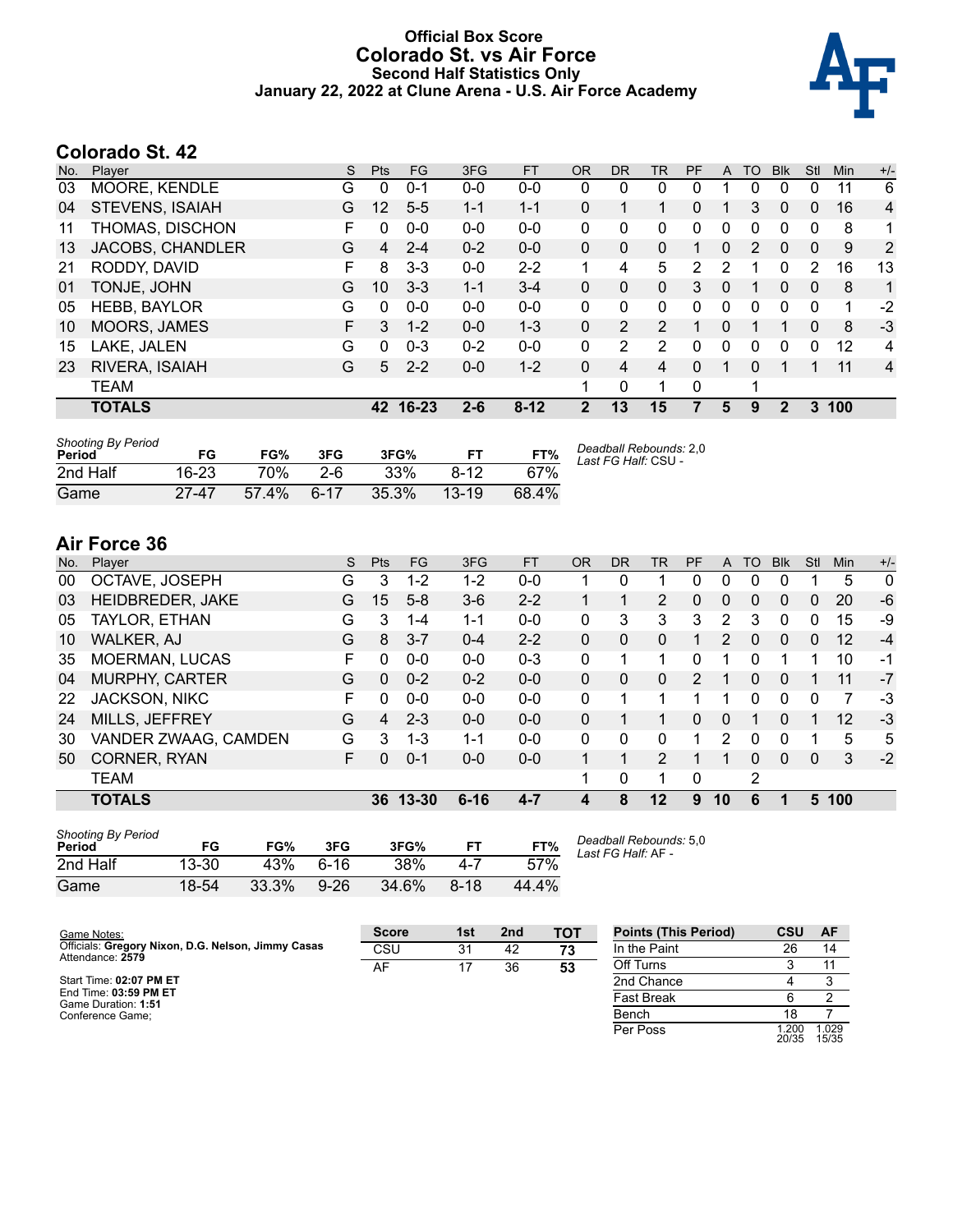### **Official Play-By-Play Colorado St. vs Air Force Second Half January 22, 2022 at Clune Arena - U.S. Air Force Academy**



### **Period 2**

<mark>Startersː</mark><br>Colorado St.: 3 MOORE,KENDLE (G); 4 STEVENS,ISAIAH (G); 11 THOMAS,DISCHON (F); 13 JACOBS,CHANDLER (G); 21 RODDY,DAVID (F);<br>**Air Force**: 0 OCTAVE,JOSEPH (G); 3 HEIDBREDER,JAKE (G); 5 TAYLOR,ETHAN (G); 10 WALKER

| Time           | <b>VISITORS: Colorado St.</b>           | <b>Score</b> | <b>Margin</b>   | <b>HOME: Air Force</b>               |
|----------------|-----------------------------------------|--------------|-----------------|--------------------------------------|
| 20:00          |                                         |              |                 | SUB OUT: MURPHY, CARTER              |
| 20:00          |                                         |              |                 | SUB OUT: CORNER, RYAN                |
| 20:00          |                                         |              |                 | SUB IN: OCTAVE, JOSEPH               |
| 20:00          |                                         |              |                 | SUB IN: MOERMAN, LUCAS               |
| 20:00          | SUB OUT: TONJE, JOHN                    |              |                 |                                      |
| 20:00          | SUB OUT: LAKE, JALEN                    |              |                 |                                      |
| 20:00          | SUB IN: STEVENS, ISAIAH                 |              |                 |                                      |
| 20:00          | SUB IN: THOMAS, DISCHON                 |              |                 |                                      |
| 19:50          | GOOD! JUMPER by STEVENS, ISAIAH [PNT]   | 17-33        | V <sub>16</sub> |                                      |
| 19:25          |                                         |              |                 | TURNOVER (BADPASS) by TAYLOR, ETHAN  |
| 19:25          | STEAL by RODDY, DAVID                   |              |                 |                                      |
| 19:11          | MISSED LAYUP by MOORE, KENDLE           |              |                 |                                      |
| 19:11          |                                         |              |                 | BLOCK by MOERMAN, LUCAS              |
| 19:06          |                                         |              |                 | REBOUND (DEF) by HEIDBREDER, JAKE    |
| 18:50          | FOUL (PERSONAL) by RODDY, DAVID         |              |                 |                                      |
| 18:43          |                                         | 19-33        | V <sub>14</sub> | GOOD! LAYUP by WALKER, AJ            |
| 18:33<br>18:25 |                                         |              |                 | FOUL (PERSONAL) by WALKER, AJ        |
| 18:25          | TURNOVER (BADPASS) by STEVENS, ISAIAH   |              |                 | STEAL by MOERMAN, LUCAS              |
| 18:07          |                                         | 22-33        | $V$ 11          | GOOD! 3PTR by OCTAVE, JOSEPH         |
| 18:07          |                                         |              |                 | ASSIST by MOERMAN, LUCAS             |
| 17:47          | GOOD! LAYUP by JACOBS, CHANDLER         | 22-35        | V <sub>13</sub> |                                      |
| 17:32          |                                         |              |                 | MISSED 3PTR by OCTAVE, JOSEPH        |
| 17:28          | REBOUND (DEF) by STEVENS, ISAIAH        |              |                 |                                      |
| 17:20          | MISSED 3PTR by JACOBS, CHANDLER         |              |                 |                                      |
| 17:17          |                                         |              |                 | REBOUND (DEF) by MOERMAN, LUCAS      |
| 16:52          |                                         |              |                 | MISSED 3PTR by WALKER, AJ            |
| 16:46          |                                         |              |                 | REBOUND (OFF) by OCTAVE, JOSEPH      |
| 16:46          |                                         |              |                 | MISSED LAYUP by TAYLOR, ETHAN        |
| 16:44          | REBOUND (DEF) by RODDY, DAVID           |              |                 |                                      |
| 16:42          | GOOD! DUNK by RODDY, DAVID [FB]         | 22-37        | V <sub>15</sub> |                                      |
| 16:19          |                                         |              |                 | MISSED 3PTR by HEIDBREDER, JAKE      |
| 16:16          | REBOUND (DEF) by RODDY, DAVID           |              |                 |                                      |
| 16:05          | TURNOVER (LOSTBALL) by JACOBS, CHANDLER |              |                 |                                      |
| 16:05          |                                         |              |                 | STEAL by OCTAVE, JOSEPH              |
| 15:59          |                                         | 24-37        | V <sub>13</sub> | GOOD! LAYUP by HEIDBREDER, JAKE [FB] |
| 15:59          |                                         |              |                 | ASSIST by TAYLOR, ETHAN              |
| 15:36          | GOOD! 3PTR by STEVENS, ISAIAH           | 24-40        | $V$ 16          |                                      |
| 15:16          |                                         | 26-40        | V <sub>14</sub> | GOOD! LAYUP by WALKER, AJ            |
| 15:16          |                                         |              |                 | ASSIST by TAYLOR, ETHAN              |
| 15:11          | TIMEOUT 30SEC                           |              |                 |                                      |
| 15:11          |                                         |              |                 |                                      |
| 15:11          |                                         |              |                 | SUB OUT: OCTAVE, JOSEPH              |
| 15:11          |                                         |              |                 | SUB OUT: MOERMAN, LUCAS              |
| 15:11          |                                         |              |                 | SUB IN: JACKSON, NIKC                |
| 15:11          |                                         |              |                 | SUB IN: MILLS, JEFFREY               |
| 15:11          | SUB OUT: MOORE, KENDLE                  |              |                 |                                      |
| 15:11          | SUB OUT: THOMAS, DISCHON                |              |                 |                                      |
| 15:11          | SUB OUT: JACOBS, CHANDLER               |              |                 |                                      |
| 15:11          | SUB IN: TONJE, JOHN                     |              |                 |                                      |
| 15:11          | SUB IN: LAKE, JALEN                     |              |                 |                                      |
| 15:11          | SUB IN: RIVERA, ISAIAH                  |              |                 |                                      |
| 14:57          |                                         |              |                 | FOUL (PERSONAL) by JACKSON, NIKC     |
| 14:57          |                                         |              |                 |                                      |
| 14:57          | GOOD! FT by RIVERA, ISAIAH              | 26-41        | V <sub>15</sub> |                                      |
| 14:57          | MISSED FT by RIVERA, ISAIAH             |              |                 |                                      |
| 14:54          |                                         |              |                 | REBOUND (DEF) by MILLS, JEFFREY      |
| 14:27          |                                         |              |                 | MISSED JUMPER by MILLS, JEFFREY      |
| 14:23          |                                         |              |                 | REBOUND (OFF) by HEIDBREDER, JAKE    |
| 14:22          |                                         |              |                 | MISSED 3PTR by WALKER, AJ            |
| 14:18          | REBOUND (DEF) by RODDY, DAVID           |              |                 |                                      |
| 14:10          | GOOD! LAYUP by RIVERA, ISAIAH           | 26-43        | V 17            |                                      |
| 13:54          | FOUL (PERSONAL) by TONJE, JOHN          |              |                 |                                      |
| 13:54          |                                         |              |                 | SUB OUT: WALKER, AJ                  |
| 13:54          |                                         |              |                 | SUB IN: VANDER ZWAAG, CAMDEN         |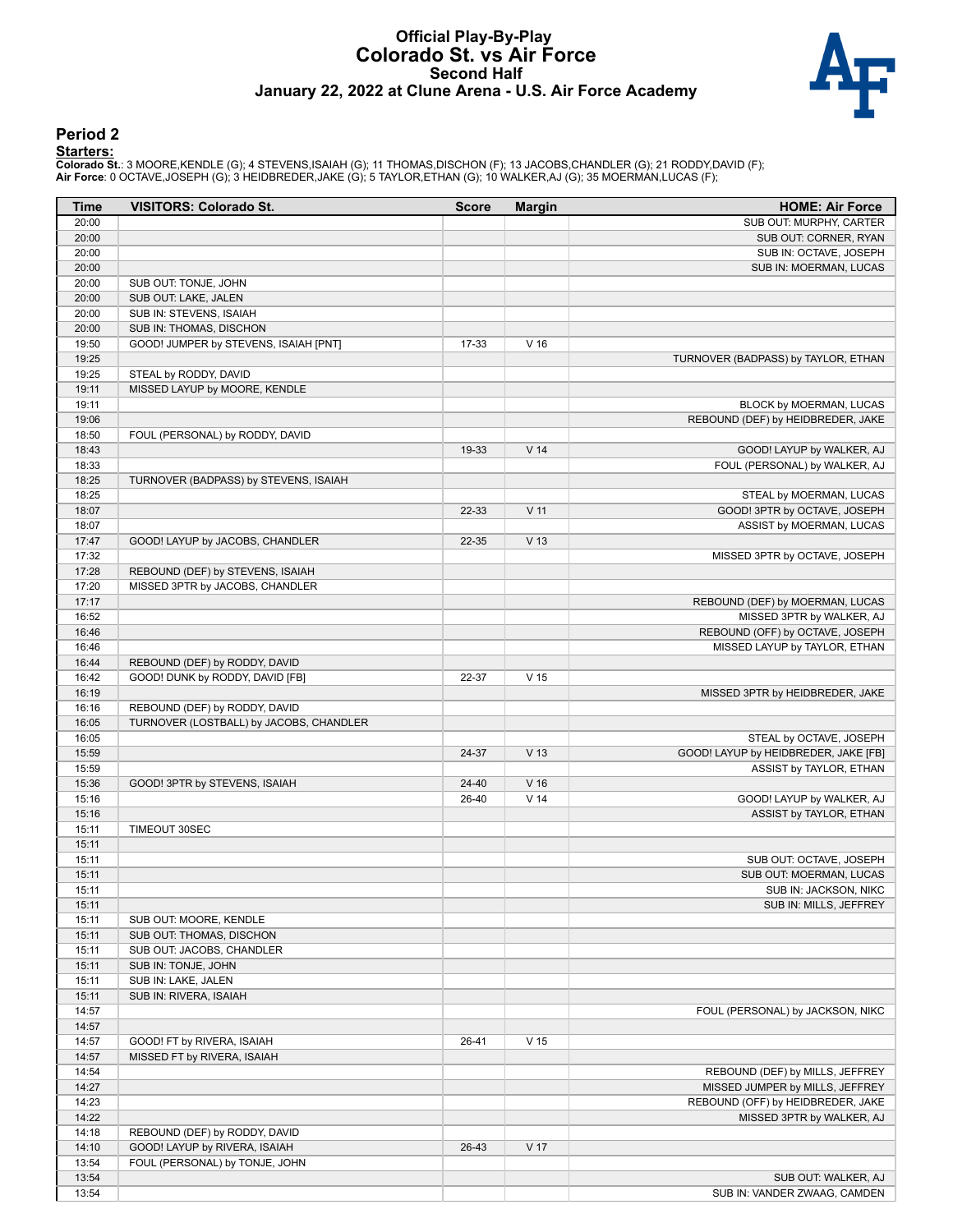| Time           | <b>VISITORS: Colorado St.</b>                          | <b>Score</b> | <b>Margin</b>   | <b>HOME: Air Force</b>                  |
|----------------|--------------------------------------------------------|--------------|-----------------|-----------------------------------------|
| 13:49          |                                                        |              |                 | SUB OUT: TAYLOR, ETHAN                  |
| 13:49          |                                                        |              |                 | SUB IN: WALKER, AJ                      |
| 13:49          | SUB OUT: RODDY, DAVID                                  |              |                 |                                         |
| 13:49          | SUB IN: MOORS, JAMES                                   |              |                 |                                         |
| 13:34          |                                                        | 29-43        | V <sub>14</sub> | GOOD! 3PTR by HEIDBREDER, JAKE          |
| 13:34          |                                                        |              |                 | ASSIST by WALKER, AJ                    |
| 13:11<br>13:11 | GOOD! 3PTR by TONJE, JOHN<br>ASSIST by RIVERA, ISAIAH  | 29-46        | V 17            |                                         |
| 12:47          |                                                        |              |                 | MISSED 3PTR by WALKER, AJ               |
| 12:43          | REBOUND (DEF) by RIVERA, ISAIAH                        |              |                 |                                         |
| 12:34          | TURNOVER (TRAVEL) by MOORS, JAMES                      |              |                 |                                         |
| 12:26          |                                                        | 32-46        | V <sub>14</sub> | GOOD! 3PTR by HEIDBREDER, JAKE          |
| 12:26          |                                                        |              |                 | ASSIST by VANDER ZWAAG, CAMDEN          |
| 12:12          | GOOD! LAYUP by TONJE, JOHN                             | 32-48        | V <sub>16</sub> |                                         |
| 12:12          | ASSIST by STEVENS, ISAIAH                              |              |                 |                                         |
| 12:12          |                                                        |              |                 | FOUL (PERSONAL) by VANDER ZWAAG, CAMDEN |
| 12:12          | MISSED FT by TONJE, JOHN                               |              |                 |                                         |
| 12:11          |                                                        |              |                 | REBOUND (DEF) by JACKSON, NIKC          |
| 11:51          |                                                        | 34-48        | V <sub>14</sub> | GOOD! JUMPER by WALKER, AJ              |
| 11:51          |                                                        |              |                 | ASSIST by VANDER ZWAAG, CAMDEN          |
| 11:27          | GOOD! JUMPER by STEVENS, ISAIAH                        | 34-50        | $V$ 16          |                                         |
| 11:04          |                                                        | 37-50        | V <sub>13</sub> | GOOD! 3PTR by HEIDBREDER, JAKE          |
| 11:04          |                                                        |              |                 | ASSIST by WALKER, AJ                    |
| 11:03<br>11:03 |                                                        |              |                 | TIMEOUT 30SEC                           |
| 11:03          |                                                        |              |                 | SUB OUT: VANDER ZWAAG, CAMDEN           |
| 11:03          |                                                        |              |                 | SUB IN: MURPHY, CARTER                  |
| 11:03          | SUB OUT: STEVENS, ISAIAH                               |              |                 |                                         |
| 11:03          | SUB OUT: MOORS, JAMES                                  |              |                 |                                         |
| 11:03          | SUB IN: MOORE, KENDLE                                  |              |                 |                                         |
| 11:03          | SUB IN: RODDY, DAVID                                   |              |                 |                                         |
| 10:49          | GOOD! LAYUP by RIVERA, ISAIAH                          | 37-52        | V <sub>15</sub> |                                         |
| 10:34          |                                                        |              |                 | TURNOVER (TRAVEL) by MILLS, JEFFREY     |
| 10:10          | GOOD! LAYUP by TONJE, JOHN                             | 37-54        | V <sub>17</sub> |                                         |
| 10:10          |                                                        |              |                 | FOUL (PERSONAL) by MURPHY, CARTER       |
| 10:10          | GOOD! FT by TONJE, JOHN                                | 37-55        | V <sub>18</sub> |                                         |
| 09:55          |                                                        | 39-55        | $V$ 16          | GOOD! LAYUP by MILLS, JEFFREY           |
| 09:39          | MISSED 3PTR by LAKE, JALEN                             |              |                 |                                         |
| 09:38          | REBOUND (OFF) by TEAM                                  |              |                 |                                         |
| 09:38          |                                                        |              |                 | SUB OUT: WALKER, AJ                     |
| 09:38<br>09:34 |                                                        |              | V <sub>18</sub> | SUB IN: TAYLOR, ETHAN                   |
| 09:34          | GOOD! LAYUP by RODDY, DAVID<br>ASSIST by MOORE, KENDLE | 39-57        |                 |                                         |
| 09:08          |                                                        | 41-57        | V <sub>16</sub> | GOOD! LAYUP by HEIDBREDER, JAKE         |
| 09:08          |                                                        |              |                 | ASSIST by JACKSON, NIKC                 |
| 08:47          | MISSED JUMPER by LAKE, JALEN                           |              |                 |                                         |
| 08:44          |                                                        |              |                 | REBOUND (DEF) by TAYLOR, ETHAN          |
| 08:16          |                                                        |              |                 | MISSED 3PTR by MURPHY, CARTER           |
| 08:13          | REBOUND (DEF) by LAKE, JALEN                           |              |                 |                                         |
| 08:12          |                                                        |              |                 | FOUL (PERSONAL) by MURPHY, CARTER       |
| 08:11          | GOOD! FT by TONJE, JOHN [FB]                           | 41-58        | V 17            |                                         |
| 08:11          |                                                        |              |                 | SUB OUT: JACKSON, NIKC                  |
| 08:11          |                                                        |              |                 | SUB IN: MOERMAN, LUCAS                  |
| 08:11          | SUB OUT: LAKE, JALEN                                   |              |                 |                                         |
| 08:11          | SUB OUT: RIVERA, ISAIAH                                |              |                 |                                         |
| 08:11          | SUB IN: STEVENS, ISAIAH                                |              |                 |                                         |
| 08:11          | SUB IN: JACOBS, CHANDLER                               |              |                 |                                         |
| 08:11          | GOOD! FT by TONJE, JOHN [FB]                           | 41-59        | V <sub>18</sub> |                                         |
| 08:11<br>08:11 | SUB OUT: TONJE, JOHN<br>SUB IN: THOMAS, DISCHON        |              |                 |                                         |
| 07:40          |                                                        |              |                 | MISSED JUMPER by TAYLOR, ETHAN          |
| 07:40          |                                                        |              |                 | REBOUND (OFF) by TEAM                   |
| 07:40          |                                                        |              |                 | TURNOVER (SHOTCLOCK) by TEAM            |
| 07:40          |                                                        |              |                 |                                         |
| 07:21          | TURNOVER (TRAVEL) by JACOBS, CHANDLER                  |              |                 |                                         |
| 06:56          |                                                        | 44-59        | V <sub>15</sub> | GOOD! 3PTR by TAYLOR, ETHAN             |
| 06:34          | GOOD! LAYUP by JACOBS, CHANDLER                        | 44-61        | V <sub>17</sub> |                                         |
| 06:34          | ASSIST by RODDY, DAVID                                 |              |                 |                                         |
| 06:21          | FOUL (PERSONAL) by RODDY, DAVID                        |              |                 |                                         |
| 06:21          |                                                        |              |                 | MISSED FT by MOERMAN, LUCAS             |
| 06:21          |                                                        |              |                 | REBOUND (OFF) by TEAM                   |
| 06:21          |                                                        |              |                 | MISSED FT by MOERMAN, LUCAS             |
| 06:19          | REBOUND (DEF) by RODDY, DAVID                          |              |                 |                                         |
| 06:10          | GOOD! LAYUP by STEVENS, ISAIAH                         | 44-63        | $V$ 19          |                                         |
| 05:45          |                                                        |              |                 | SUB OUT: MOERMAN, LUCAS                 |
| 05:45          |                                                        |              |                 | SUB IN: CORNER, RYAN                    |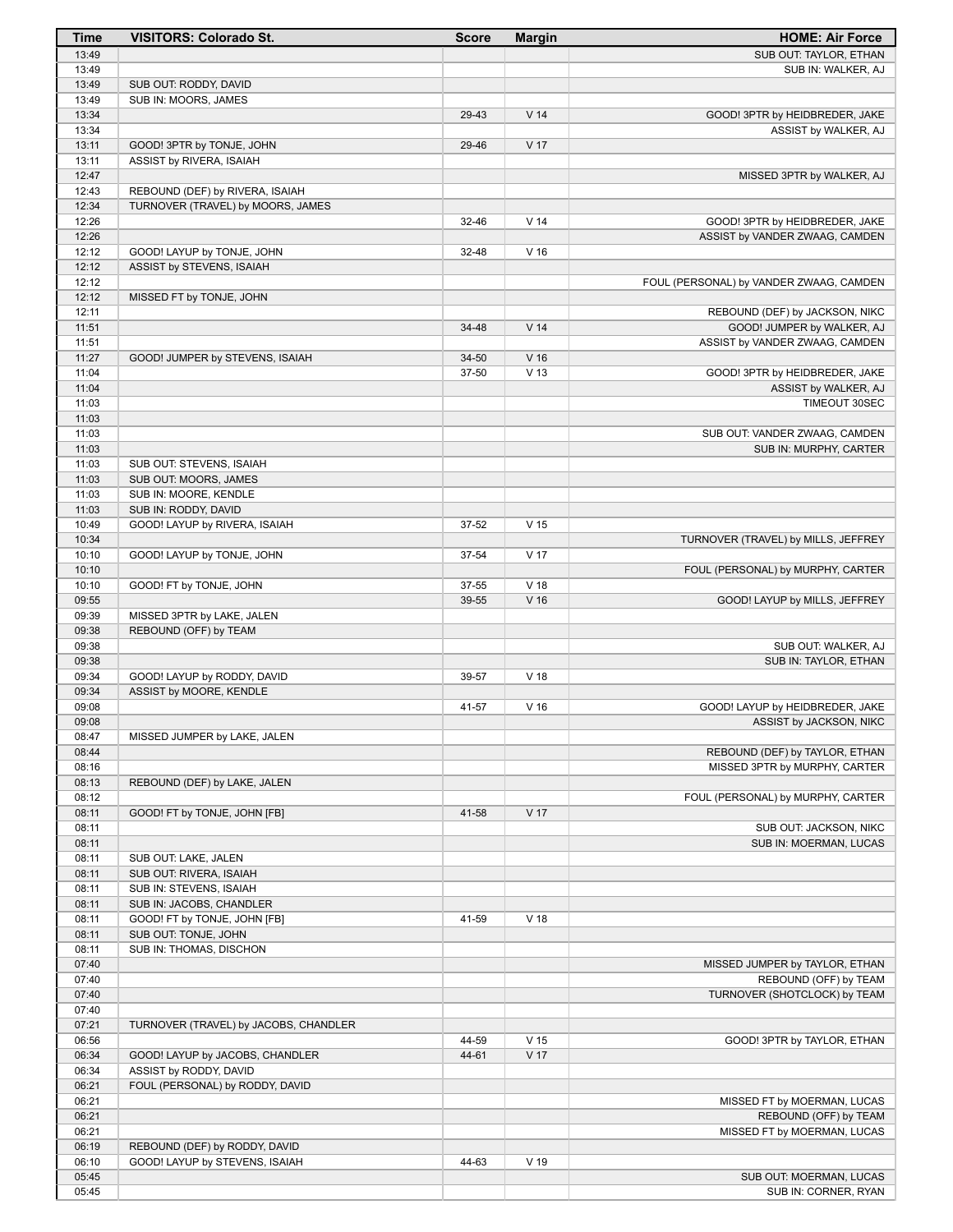| Time           | <b>VISITORS: Colorado St.</b>                            | <b>Score</b>   | <b>Margin</b>                      | <b>HOME: Air Force</b>                                     |
|----------------|----------------------------------------------------------|----------------|------------------------------------|------------------------------------------------------------|
| 05:39          |                                                          |                |                                    | MISSED JUMPER by CORNER, RYAN                              |
| 05:38          |                                                          |                |                                    | REBOUND (OFF) by TEAM                                      |
| 05:38          |                                                          |                |                                    | TURNOVER (SHOTCLOCK) by TEAM                               |
| 05:22          | MISSED 3PTR by JACOBS, CHANDLER                          |                |                                    |                                                            |
| 05:18          |                                                          |                |                                    | REBOUND (DEF) by CORNER, RYAN                              |
| 05:06          |                                                          | 46-63          | V <sub>17</sub>                    | GOOD! LAYUP by MILLS, JEFFREY                              |
| 05:06          |                                                          |                |                                    | ASSIST by CORNER, RYAN                                     |
| 04:47<br>04:47 | GOOD! LAYUP by STEVENS, ISAIAH<br>ASSIST by RODDY, DAVID | 46-65          | $V$ 19                             |                                                            |
| 04:47          |                                                          |                |                                    | FOUL (PERSONAL) by TAYLOR, ETHAN                           |
| 04:47          |                                                          |                |                                    | SUB OUT: MILLS, JEFFREY                                    |
| 04:47          |                                                          |                |                                    | SUB IN: WALKER, AJ                                         |
| 04:47          | SUB OUT: MOORE, KENDLE                                   |                |                                    |                                                            |
| 04:47          | SUB OUT: THOMAS, DISCHON                                 |                |                                    |                                                            |
| 04:47          | SUB IN: MOORS, JAMES                                     |                |                                    |                                                            |
| 04:47          | SUB IN: LAKE, JALEN                                      |                |                                    |                                                            |
| 04:47          | GOOD! FT by STEVENS, ISAIAH                              | 46-66          | V <sub>20</sub>                    |                                                            |
| 04:27          | FOUL (PERSONAL) by JACOBS, CHANDLER                      |                |                                    |                                                            |
| 04:27          |                                                          | 47-66          | V 19                               | GOOD! FT by HEIDBREDER, JAKE                               |
| 04:27          | SUB OUT: JACOBS, CHANDLER                                |                |                                    |                                                            |
| 04:27          | SUB IN: RIVERA, ISAIAH                                   |                |                                    |                                                            |
| 04:27          |                                                          | 48-66          | V <sub>18</sub>                    | GOOD! FT by HEIDBREDER, JAKE                               |
| 04:12          | MISSED 3PTR by LAKE, JALEN                               |                |                                    |                                                            |
| 04:08          |                                                          |                |                                    | REBOUND (DEF) by TAYLOR, ETHAN                             |
| 04:00          | FOUL (PERSONAL) by MOORS, JAMES                          |                |                                    |                                                            |
| 04:00          |                                                          |                |                                    |                                                            |
| 04:00<br>04:00 |                                                          | 49-66<br>50-66 | V <sub>17</sub><br>V <sub>16</sub> | GOOD! FT by WALKER, AJ                                     |
| 03:49          |                                                          |                |                                    | GOOD! FT by WALKER, AJ<br>FOUL (PERSONAL) by TAYLOR, ETHAN |
| 03:49          | MISSED FT by MOORS, JAMES                                |                |                                    |                                                            |
| 03:49          | REBOUND (OFF) by TEAM                                    |                |                                    |                                                            |
| 03:49          | MISSED FT by MOORS, JAMES                                |                |                                    |                                                            |
| 03:43          | REBOUND (OFF) by RODDY, DAVID                            |                |                                    |                                                            |
| 03:43          | GOOD! LAYUP by RODDY, DAVID                              | 50-68          | V <sub>18</sub>                    |                                                            |
| 03:35          |                                                          |                |                                    | MISSED 3PTR by WALKER, AJ                                  |
| 03:31          | REBOUND (DEF) by LAKE, JALEN                             |                |                                    |                                                            |
| 03:23          | GOOD! LAYUP by MOORS, JAMES                              | 50-70          | V <sub>20</sub>                    |                                                            |
| 03:23          |                                                          |                |                                    | FOUL (PERSONAL) by CORNER, RYAN                            |
| 03:23          | GOOD! FT by MOORS, JAMES                                 | 50-71          | V <sub>21</sub>                    |                                                            |
| 03:23          |                                                          |                |                                    | MISSED 3PTR by HEIDBREDER, JAKE                            |
| 03:23          |                                                          |                |                                    | REBOUND (OFF) by CORNER, RYAN                              |
| 03:23          |                                                          |                |                                    | MISSED 3PTR by MURPHY, CARTER                              |
| 03:23          | REBOUND (DEF) by RIVERA, ISAIAH                          |                |                                    |                                                            |
| 03:06          | TURNOVER (LOSTBALL) by STEVENS, ISAIAH                   |                |                                    |                                                            |
| 03:06          |                                                          |                |                                    | STEAL by MURPHY, CARTER                                    |
| 03:00          |                                                          |                |                                    | MISSED LAYUP by TAYLOR, ETHAN                              |
| 03:00          | BLOCK by RIVERA, ISAIAH                                  |                |                                    |                                                            |
| 02:55<br>02:37 | REBOUND (DEF) by RIVERA, ISAIAH                          |                |                                    |                                                            |
| 02:37          |                                                          |                |                                    | SUB OUT: WALKER, AJ<br>SUB OUT: CORNER, RYAN               |
| 02:37          |                                                          |                |                                    | SUB IN: VANDER ZWAAG, CAMDEN                               |
| 02:37          |                                                          |                |                                    | SUB IN: MOERMAN, LUCAS                                     |
| 02:19          | MISSED LAYUP by MOORS, JAMES                             |                |                                    |                                                            |
| 02:15          |                                                          |                |                                    | REBOUND (DEF) by TAYLOR, ETHAN                             |
| 02:01          |                                                          |                |                                    | TURNOVER (LOSTBALL) by TAYLOR, ETHAN                       |
| 02:01          | STEAL by RIVERA, ISAIAH                                  |                |                                    |                                                            |
| 01:53          | TURNOVER (LOSTBALL) by STEVENS, ISAIAH                   |                |                                    |                                                            |
| 01:53          |                                                          |                |                                    | STEAL by VANDER ZWAAG, CAMDEN                              |
| 01:46          |                                                          |                |                                    | TURNOVER (BADPASS) by TAYLOR, ETHAN                        |
| 01:46          | STEAL by RODDY, DAVID                                    |                |                                    |                                                            |
| 01:43          | TURNOVER (BADPASS) by RODDY, DAVID                       |                |                                    |                                                            |
| 01:42          |                                                          |                |                                    | TIMEOUT 30SEC                                              |
| 01:23          |                                                          |                |                                    | MISSED JUMPER by VANDER ZWAAG, CAMDEN                      |
| 01:23          | BLOCK by MOORS, JAMES                                    |                |                                    |                                                            |
| 01:19          | REBOUND (DEF) by MOORS, JAMES                            |                |                                    |                                                            |
| 01:17          |                                                          |                |                                    | FOUL (PERSONAL) by TAYLOR, ETHAN                           |
| 01:17          | GOOD! FT by RODDY, DAVID [FB]                            | 50-72          | V <sub>22</sub>                    |                                                            |
| 01:17          |                                                          |                |                                    | SUB OUT: TAYLOR, ETHAN                                     |
| 01:17          |                                                          |                |                                    | SUB IN: MILLS, JEFFREY                                     |
| 01:17<br>01:17 | SUB OUT: STEVENS, ISAIAH                                 |                |                                    |                                                            |
| 01:17          | SUB IN: HEBB, BAYLOR<br>GOOD! FT by RODDY, DAVID [FB]    | 50-73          | V <sub>23</sub>                    |                                                            |
| 01:17          | SUB OUT: RODDY, DAVID                                    |                |                                    |                                                            |
| 01:17          | SUB IN: TONJE, JOHN                                      |                |                                    |                                                            |
| 01:03          |                                                          |                |                                    | MISSED 3PTR by HEIDBREDER, JAKE                            |
| 01:03          |                                                          |                |                                    | REBOUND (OFF) by TEAM                                      |
|                |                                                          |                |                                    |                                                            |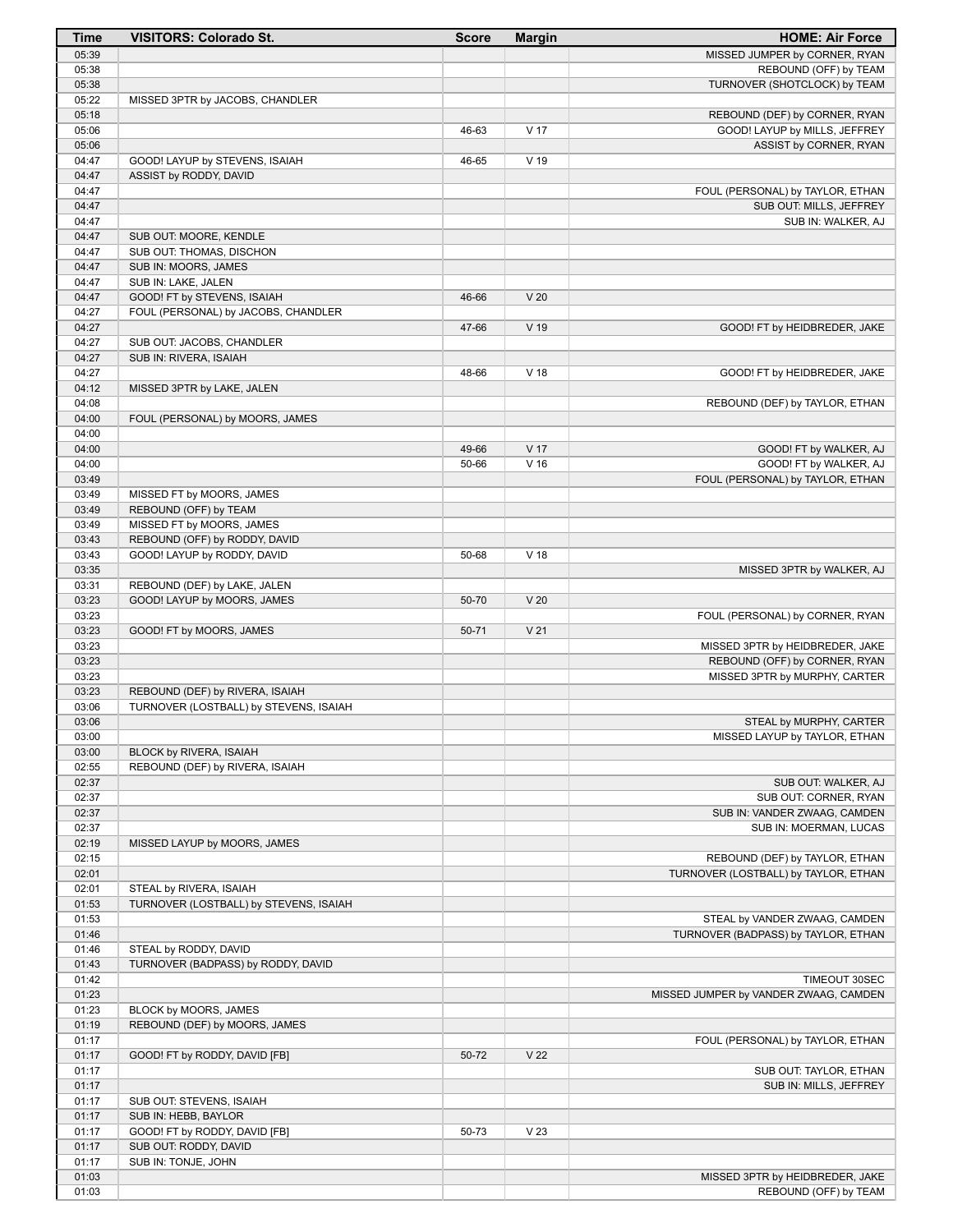| <b>Time</b> | <b>VISITORS: Colorado St.</b>      | <b>Score</b> | <b>Margin</b>   | <b>HOME: Air Force</b>                |
|-------------|------------------------------------|--------------|-----------------|---------------------------------------|
| 01:03       | FOUL (PERSONAL) by TONJE, JOHN     |              |                 |                                       |
| 00:57       |                                    | 53-73        | V <sub>20</sub> | GOOD! 3PTR by VANDER ZWAAG, CAMDEN    |
| 00:57       |                                    |              |                 | ASSIST by MURPHY, CARTER              |
| 00:57       | FOUL (PERSONAL) by TONJE, JOHN     |              |                 |                                       |
| 00:55       |                                    |              |                 | MISSED FT by MOERMAN, LUCAS           |
| 00:52       | REBOUND (DEF) by RIVERA, ISAIAH    |              |                 |                                       |
| 00:42       | TURNOVER (LOSTBALL) by TONJE, JOHN |              |                 |                                       |
| 00:42       |                                    |              |                 | STEAL by MILLS, JEFFREY               |
| 00:30       |                                    |              |                 | MISSED JUMPER by VANDER ZWAAG, CAMDEN |
| 00:26       | REBOUND (DEF) by MOORS, JAMES      |              |                 |                                       |
| 00:00       | TURNOVER (SHOTCLOCK) by TEAM       |              |                 |                                       |

# **Colorado St. 73, Air Force 53**

| <b>Points (This Period)</b> | <b>CSU</b>     | AF             |
|-----------------------------|----------------|----------------|
| In the Paint                | 26             | 14             |
| Off Turns                   | 3              |                |
| 2nd Chance                  |                | ◠              |
| <b>Fast Break</b>           | 6              |                |
| Bench                       | 18             |                |
| Per Poss                    | 1.200<br>20/35 | 1.029<br>15/35 |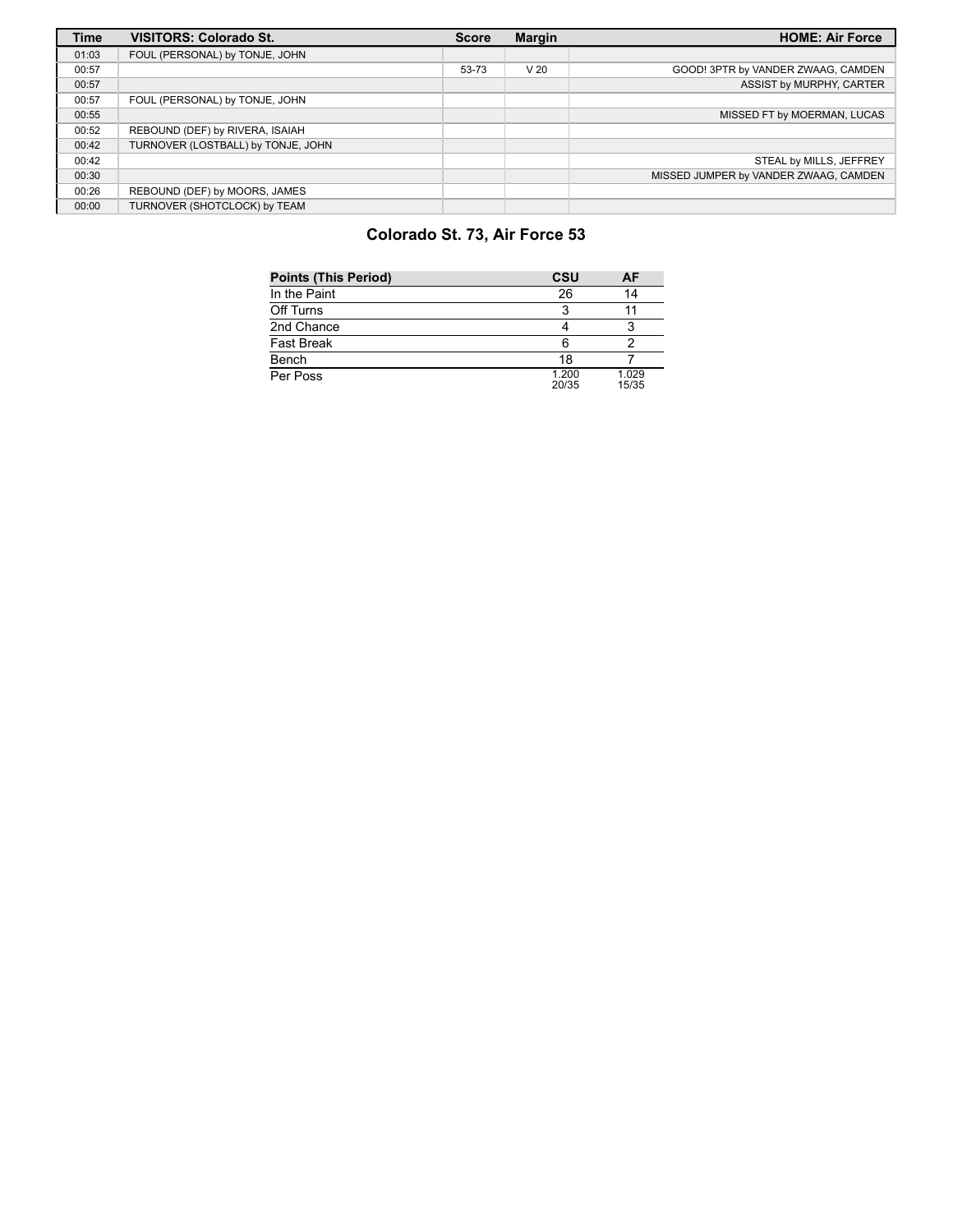#### **Official Scoring/Possession Reference Chart Colorado St. vs Air Force Period 1 January 22, 2022 at Clune Arena - U.S. Air Force Academy**



#### **Period 1**

#### **Starters:**

Colorado St.: 3 MOORE,KENDLE (G); 4 STEVENS,ISAIAH (G); 11 THOMAS,DISCHON (F); 13 JACOBS,CHANDLER (G); 21 RODDY,DAVID (F);<br>**Air Force**: 0 OCTAVE,JOSEPH (G); 3 HEIDBREDER,JAKE (G); 5 TAYLOR,ETHAN (G); 10 WALKER,AJ (G); 35 M

| <b>Time</b> | <b>VISITORS: Colorado St.</b>         | <b>Score</b> | <b>Margin</b>   | <b>HOME: Air Force</b>             |
|-------------|---------------------------------------|--------------|-----------------|------------------------------------|
| 19:27       |                                       | $2 - 0$      | H <sub>2</sub>  | GOOD! JUMPER by TAYLOR, ETHAN      |
| 19:01       | GOOD! FT by MOORE, KENDLE             | $2 - 1$      | H <sub>1</sub>  |                                    |
| 19:01       | GOOD! FT by MOORE, KENDLE             | $2 - 2$      | $\mathsf{T}$    |                                    |
| 18:09       | GOOD! 3PTR by RODDY, DAVID            | $2 - 5$      | V <sub>3</sub>  |                                    |
| 16:27       |                                       | $4 - 5$      | V <sub>1</sub>  | GOOD! LAYUP by TAYLOR, ETHAN       |
| 16:24       | GOOD! LAYUP by STEVENS, ISAIAH        | $4 - 7$      | V <sub>3</sub>  |                                    |
| 14:33       |                                       | $5 - 7$      | V <sub>2</sub>  | GOOD! FT by HEIDBREDER, JAKE       |
| 13:29       | GOOD! DUNK by MOORS, JAMES            | $5-9$        | V <sub>4</sub>  |                                    |
| 12:18       |                                       | $6-9$        | V <sub>3</sub>  | GOOD! FT by WALKER, AJ             |
| 11:11       | GOOD! JUMPER by MOORE, KENDLE         | $6 - 11$     | V <sub>5</sub>  |                                    |
| 10:39       |                                       | $9 - 11$     | V <sub>2</sub>  | GOOD! 3PTR by VANDER ZWAAG, CAMDEN |
| 10:18       | GOOD! FT by TONJE, JOHN               | $9 - 12$     | V <sub>3</sub>  |                                    |
| 09:54       | GOOD! LAYUP by MOORE, KENDLE [FB]     | $9 - 14$     | V <sub>5</sub>  |                                    |
| 08:39       | GOOD! LAYUP by TONJE, JOHN            | $9 - 16$     | V <sub>7</sub>  |                                    |
| 07:23       |                                       | $12 - 16$    | V <sub>4</sub>  | GOOD! 3PTR by TAYLOR, ETHAN        |
| 06:41       |                                       | $15 - 16$    | V <sub>1</sub>  | GOOD! 3PTR by WALKER, AJ           |
| 05:43       | GOOD! 3PTR by RODDY, DAVID            | $15-19$      | V <sub>4</sub>  |                                    |
| 05:09       | GOOD! 3PTR by RIVERA, ISAIAH [FB]     | 15-22        | V <sub>7</sub>  |                                    |
| 04:09       |                                       | 16-22        | $V_6$           | GOOD! FT by MOERMAN, LUCAS         |
| 02:42       | GOOD! JUMPER by STEVENS, ISAIAH [PNT] | 16-24        | V8              |                                    |
| 01:57       | GOOD! 3PTR by MOORE, KENDLE           | 16-27        | V <sub>11</sub> |                                    |
| 01:25       | GOOD! LAYUP by STEVENS, ISAIAH        | 16-29        | V <sub>13</sub> |                                    |
| 00:39       |                                       | 17-29        | V <sub>12</sub> | GOOD! FT by WALKER, AJ             |
| 00:23       | GOOD! FT by TONJE, JOHN [FB]          | 17-30        | V <sub>13</sub> |                                    |
| 00:23       | GOOD! FT by TONJE, JOHN [FB]          | 17-31        | V <sub>14</sub> |                                    |

**Colorado St. 31, Air Force 17**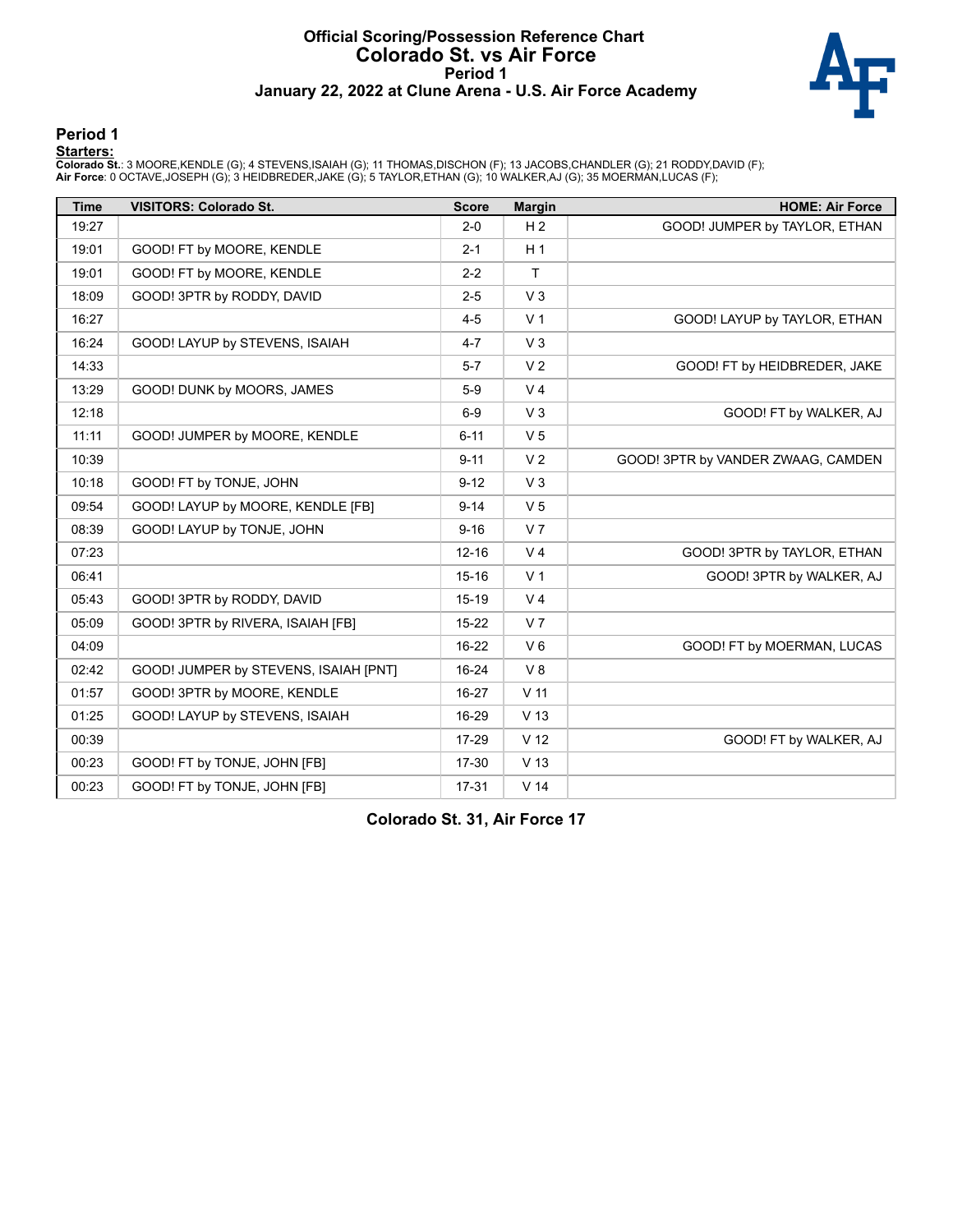#### **Official Scoring/Possession Reference Chart Colorado St. vs Air Force Period 2 January 22, 2022 at Clune Arena - U.S. Air Force Academy**



#### **Period 2**

#### **Starters:**

Colorado St.: 3 MOORE,KENDLE (G); 4 STEVENS,ISAIAH (G); 11 THOMAS,DISCHON (F); 13 JACOBS,CHANDLER (G); 21 RODDY,DAVID (F);<br>**Air Force**: 0 OCTAVE,JOSEPH (G); 3 HEIDBREDER,JAKE (G); 5 TAYLOR,ETHAN (G); 10 WALKER,AJ (G); 35 M

| <b>Time</b> | <b>VISITORS: Colorado St.</b>         | <b>Score</b> | <b>Margin</b>   | <b>HOME: Air Force</b>               |
|-------------|---------------------------------------|--------------|-----------------|--------------------------------------|
| 19:50       | GOOD! JUMPER by STEVENS, ISAIAH [PNT] | 17-33        | V <sub>16</sub> |                                      |
| 18:43       |                                       | 19-33        | V <sub>14</sub> | GOOD! LAYUP by WALKER, AJ            |
| 18:07       |                                       | 22-33        | $V$ 11          | GOOD! 3PTR by OCTAVE, JOSEPH         |
| 17:47       | GOOD! LAYUP by JACOBS, CHANDLER       | 22-35        | V <sub>13</sub> |                                      |
| 16:42       | GOOD! DUNK by RODDY, DAVID [FB]       | 22-37        | V <sub>15</sub> |                                      |
| 15:59       |                                       | 24-37        | V <sub>13</sub> | GOOD! LAYUP by HEIDBREDER, JAKE [FB] |
| 15:36       | GOOD! 3PTR by STEVENS, ISAIAH         | 24-40        | $V$ 16          |                                      |
| 15:16       |                                       | 26-40        | V <sub>14</sub> | GOOD! LAYUP by WALKER, AJ            |
| 14:57       | GOOD! FT by RIVERA, ISAIAH            | 26-41        | V <sub>15</sub> |                                      |
| 14:10       | GOOD! LAYUP by RIVERA, ISAIAH         | 26-43        | V 17            |                                      |
| 13:34       |                                       | 29-43        | V <sub>14</sub> | GOOD! 3PTR by HEIDBREDER, JAKE       |
| 13:11       | GOOD! 3PTR by TONJE, JOHN             | 29-46        | V <sub>17</sub> |                                      |
| 12:26       |                                       | 32-46        | V <sub>14</sub> | GOOD! 3PTR by HEIDBREDER, JAKE       |
| 12:12       | GOOD! LAYUP by TONJE, JOHN            | 32-48        | V <sub>16</sub> |                                      |
| 11:51       |                                       | 34-48        | V <sub>14</sub> | GOOD! JUMPER by WALKER, AJ           |
| 11:27       | GOOD! JUMPER by STEVENS, ISAIAH       | 34-50        | $V$ 16          |                                      |
| 11:04       |                                       | 37-50        | V <sub>13</sub> | GOOD! 3PTR by HEIDBREDER, JAKE       |
| 10:49       | GOOD! LAYUP by RIVERA, ISAIAH         | 37-52        | V 15            |                                      |
| 10:10       | GOOD! LAYUP by TONJE, JOHN            | 37-54        | V <sub>17</sub> |                                      |
| 10:10       | GOOD! FT by TONJE, JOHN               | 37-55        | $V$ 18          |                                      |
| 09:55       |                                       | 39-55        | $V$ 16          | GOOD! LAYUP by MILLS, JEFFREY        |
| 09:34       | GOOD! LAYUP by RODDY, DAVID           | 39-57        | V 18            |                                      |
| 09:08       |                                       | 41-57        | $V$ 16          | GOOD! LAYUP by HEIDBREDER, JAKE      |
| 08:11       | GOOD! FT by TONJE, JOHN [FB]          | 41-58        | V <sub>17</sub> |                                      |
| 08:11       | GOOD! FT by TONJE, JOHN [FB]          | 41-59        | $V$ 18          |                                      |
| 06:56       |                                       | 44-59        | V 15            | GOOD! 3PTR by TAYLOR, ETHAN          |
| 06:34       | GOOD! LAYUP by JACOBS, CHANDLER       | 44-61        | V <sub>17</sub> |                                      |
| 06:10       | GOOD! LAYUP by STEVENS, ISAIAH        | 44-63        | V 19            |                                      |
| 05:06       |                                       | 46-63        | V <sub>17</sub> | GOOD! LAYUP by MILLS, JEFFREY        |
| 04:47       | GOOD! LAYUP by STEVENS, ISAIAH        | 46-65        | $V$ 19          |                                      |
| 04:47       | GOOD! FT by STEVENS, ISAIAH           | 46-66        | V <sub>20</sub> |                                      |
| 04:27       |                                       | 47-66        | V 19            | GOOD! FT by HEIDBREDER, JAKE         |
| 04:27       |                                       | 48-66        | $V$ 18          | GOOD! FT by HEIDBREDER, JAKE         |
| 04:00       |                                       | 49-66        | V 17            | GOOD! FT by WALKER, AJ               |
| 04:00       |                                       | 50-66        | V <sub>16</sub> | GOOD! FT by WALKER, AJ               |
| 03:43       | GOOD! LAYUP by RODDY, DAVID           | 50-68        | V <sub>18</sub> |                                      |
| 03:23       | GOOD! LAYUP by MOORS, JAMES           | 50-70        | V <sub>20</sub> |                                      |
| 03:23       | GOOD! FT by MOORS, JAMES              | 50-71        | V <sub>21</sub> |                                      |
| 01:17       | GOOD! FT by RODDY, DAVID [FB]         | 50-72        | V <sub>22</sub> |                                      |
| 01:17       | GOOD! FT by RODDY, DAVID [FB]         | 50-73        | V <sub>23</sub> |                                      |
| 00:57       |                                       | 53-73        | V <sub>20</sub> | GOOD! 3PTR by VANDER ZWAAG, CAMDEN   |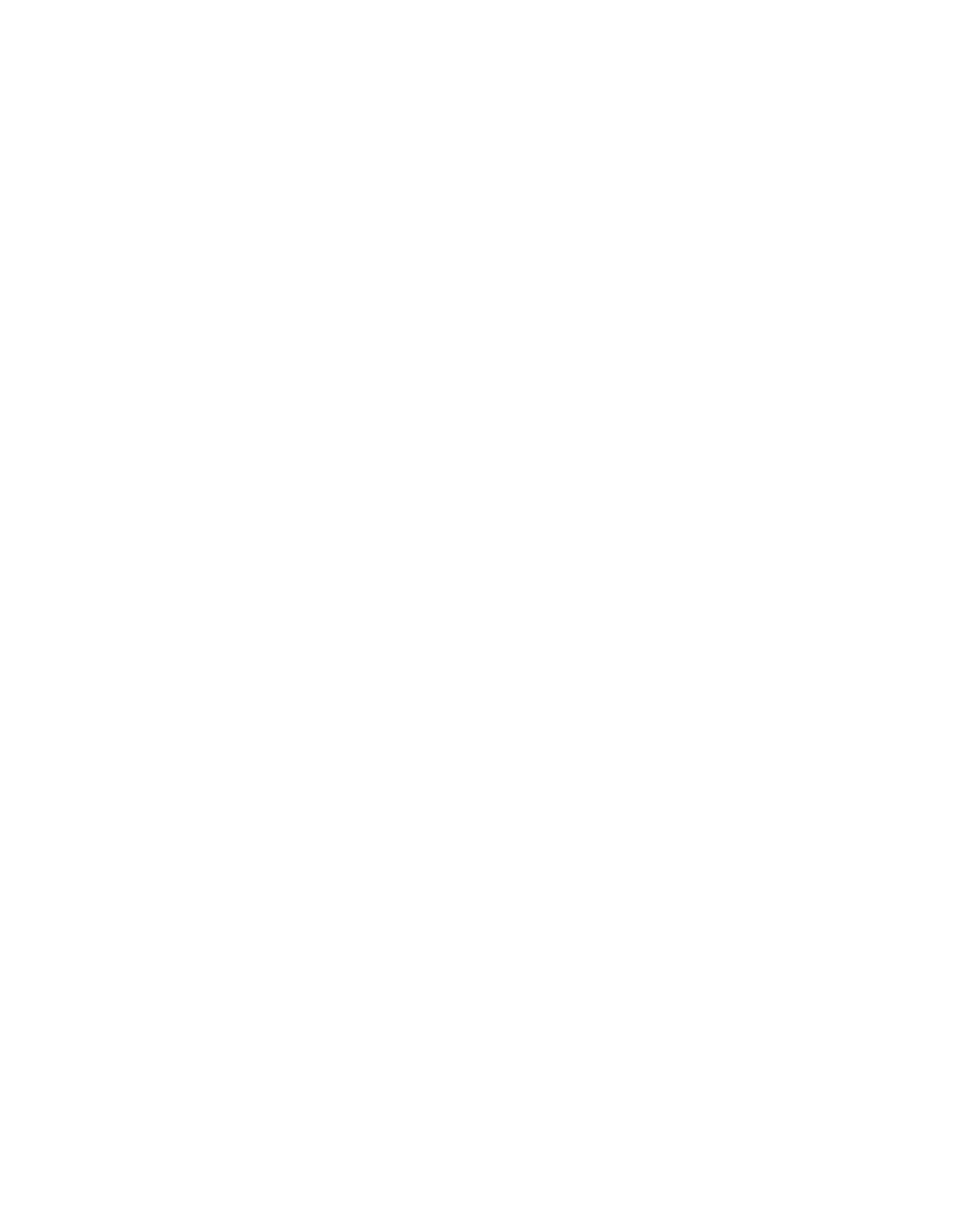#### **Official Substitutions Log Colorado St. vs Air Force Period 1 January 22, 2022 at Clune Arena - U.S. Air Force Academy**



| January 22, 2022 at Clune Arena - U.S. Air Force Academy |  |  |  |  |  |  |
|----------------------------------------------------------|--|--|--|--|--|--|
|----------------------------------------------------------|--|--|--|--|--|--|

| <b>VISITORS: Colorado St.</b> | <b>Time</b> | <b>Score</b> | <b>HOME: Air Force</b>        |
|-------------------------------|-------------|--------------|-------------------------------|
| 3 MOORE.KENDLE                |             |              | 0 OCTAVE.JOSEPH               |
| 4 STEVENS, ISAIAH             |             |              | 3 HEIDBREDER, JAKE            |
| 11 THOMAS, DISCHON            |             |              | 5 TAYLOR, ETHAN               |
| 13 JACOBS, CHANDLER           |             |              | 10 WALKER, AJ                 |
| 21 RODDY, DAVID               |             |              | 35 MOERMAN, LUCAS             |
|                               | 16:39       | $5-2$        | SUB OUT: OCTAVE, JOSEPH       |
|                               | 16:39       |              | SUB IN: VANDER ZWAAG.CAMDEN   |
| SUB OUT: 3 MOORE, KENDLE      | 14:33       | $7 - 4$      |                               |
| SUB OUT: 11 THOMAS, DISCHON   | 14:33       |              |                               |
| SUB OUT: 21 RODDY, DAVID      | 14:33       |              |                               |
| SUB IN: 1 TONJE, JOHN         | 14:33       |              |                               |
| SUB IN: 10 MOORS, JAMES       | 14:33       |              |                               |
| SUB IN: 15 LAKE, JALEN        | 14:33       |              |                               |
|                               | 12:18       | $9-6$        | SUB OUT: MOERMAN, LUCAS       |
|                               | 12:18       |              | SUB IN: JACKSON, NIKC         |
| SUB OUT: 4 STEVENS, ISAIAH    | 12:18       |              |                               |
| SUB OUT: 10 MOORS, JAMES      | 12:18       |              |                               |
| SUB OUT: 13 JACOBS, CHANDLER  | 12:18       |              |                               |
| SUB IN: 3 MOORE.KENDLE        | 12:18       |              |                               |
| SUB IN: 21 RODDY, DAVID       | 12:18       |              |                               |
| SUB IN: 23 RIVERA, ISAIAH     | 12:18       |              |                               |
|                               | 10:18       | $11 - 9$     | SUB OUT: WALKER, AJ           |
|                               | 10:18       |              | SUB IN: MILLS, JEFFREY        |
|                               | 09:35       | $14-9$       | SUB OUT: VANDER ZWAAG, CAMDEN |
|                               | 09:35       |              | SUB IN: OCTAVE, JOSEPH        |
|                               | 08:04       | $16-9$       | SUB OUT: OCTAVE, JOSEPH       |
|                               | 08:04       |              | SUB OUT: JACKSON, NIKC        |
|                               | 08:04       |              | SUB IN: WALKER, AJ            |
|                               | 08:04       |              | SUB IN: MOERMAN, LUCAS        |
| SUB OUT: 1 TONJE, JOHN        | 08:04       |              |                               |
| SUB OUT: 3 MOORE, KENDLE      | 08:04       |              |                               |
| SUB OUT: 15 LAKE, JALEN       | 08:04       |              |                               |
| SUB IN: 4 STEVENS, ISAIAH     | 08:04       |              |                               |
|                               |             |              |                               |
| SUB IN: 11 THOMAS, DISCHON    | 08:04       |              |                               |
| SUB IN: 13 JACOBS, CHANDLER   | 08:04       |              |                               |
|                               | 04:48       | $22 - 15$    | SUB OUT: MILLS, JEFFREY       |
|                               | 04:48       |              | SUB IN: MURPHY, CARTER        |
| SUB OUT: 23 RIVERA, ISAIAH    | 04:48       |              |                               |
| SUB IN: 15 LAKE, JALEN        | 04:48       |              |                               |
| SUB OUT: 13 JACOBS, CHANDLER  | 04:09       | $22 - 15$    |                               |
| SUB IN: 3 MOORE, KENDLE       | 04:09       |              |                               |
|                               | 02:10       | $24 - 16$    | SUB OUT: MOERMAN, LUCAS       |
|                               | 02:10       |              | SUB IN: CORNER, RYAN          |
| SUB OUT: 11 THOMAS, DISCHON   | 02:10       |              |                               |
| SUB IN: 1 TONJE, JOHN         | 02:10       |              |                               |
| SUB OUT: 4 STEVENS, ISAIAH    | 01:18       | 29-16        |                               |
| SUB IN: 13 JACOBS, CHANDLER   | 01:18       |              |                               |

**Colorado St. 31, Air Force 17**